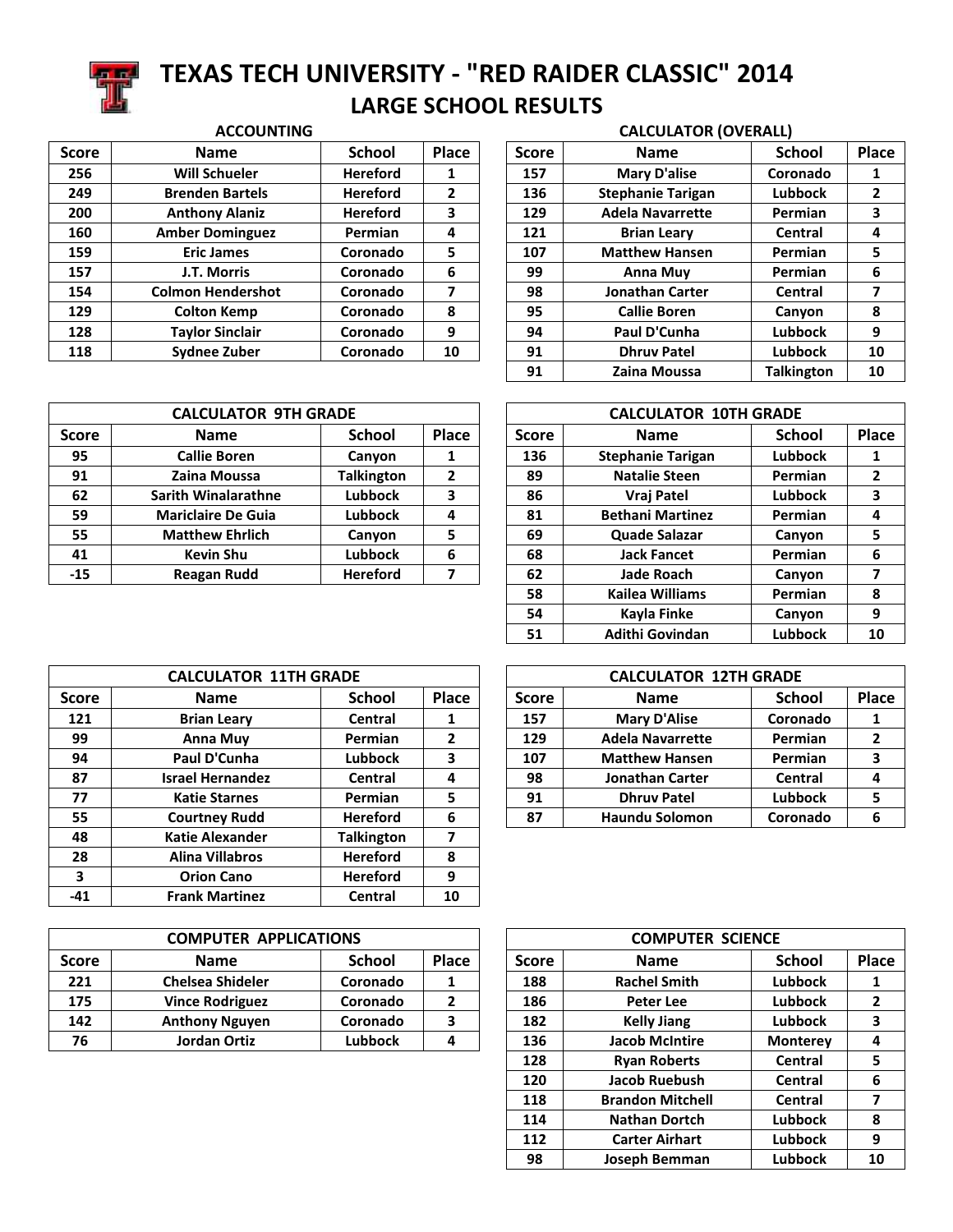|       | <b>CURRENT ISSUES &amp; EVENTS</b> |       |       |                        |                 |  | <b>EDITORIAL WRITING</b> |                   |       |
|-------|------------------------------------|-------|-------|------------------------|-----------------|--|--------------------------|-------------------|-------|
| Place | Objec.                             | Essay | Total | <b>Name</b>            | <b>School</b>   |  | <b>Name</b>              | <b>School</b>     | Place |
| 1.    | 32                                 | 8.5   | 40.5  | <b>Reagan Stuart</b>   | Lubbock         |  | <b>Cortlyn Dees</b>      | Canyon            |       |
| 2.    | 26                                 | 9     | 35    | <b>Ahmad Awwal</b>     | <b>Lubbock</b>  |  | <b>Tasha Brown</b>       | Canyon            | 2     |
| 3.    | 27                                 | 7.5   | 34.5  | David Chen             | Lubbock         |  | <b>Kori Adair</b>        | Canyon            | 3     |
| 4.    | 25                                 | 5     | 30    | <b>Chance Layton</b>   | <b>Hereford</b> |  | <b>Cameron Hurta</b>     | <b>Plainview</b>  | 4     |
| 5.    | 20                                 | 3.5   | 23.5  | Hari Gollapolly        | Coronado        |  | <b>Jack Humphrey</b>     | <b>Monterey</b>   | 5     |
| 6.    | 20                                 | 3     | 23    | <b>Darren Schlabs</b>  | <b>Hereford</b> |  | <b>Alexandria Morton</b> | Talkington        | 6     |
| 7.    | 19                                 | 3.5   | 22.5  | <b>Maia Mathews</b>    | Coronado        |  | <b>Sarah Gonzales</b>    | <b>Talkington</b> | 7     |
| 8.    | 19                                 | 3     | 22    | <b>Brooke Gaylor</b>   | <b>Monterey</b> |  | <b>Ronald Parker</b>     | <b>Monterey</b>   | 8     |
| 9.    | 19                                 | 2.5   | 21.5  | <b>Nelson Blala</b>    | <b>Lubbock</b>  |  | <b>Michelle Montes</b>   | <b>Monterey</b>   | 9     |
| 10.   | 19                                 | 2     | 21    | <b>Teagen Anderson</b> | Coronado        |  | <b>Michelle Staley</b>   | Lubbock           | 10    |

| <b>FEATURE WRITING</b>   |                   |       | <b>HEADLINE WRITING</b>  |                   |     |
|--------------------------|-------------------|-------|--------------------------|-------------------|-----|
| <b>Name</b>              | <b>School</b>     | Place | Name                     | <b>School</b>     | Pla |
| <b>Kori Adair</b>        | Canyon            |       | <b>Bailey Hufnagle</b>   | Canyon            |     |
| <b>Tamara Flusche</b>    | Frenship          | 2     | <b>Callie Boren</b>      | Canyon            | 2   |
| <b>Daniel McGill</b>     | Frenship          | 3     | Erini Westerman          | Canyon            |     |
| <b>Alexandria Morton</b> | <b>Talkington</b> | 4     | <b>Andrew White</b>      | <b>Hereford</b>   | 4   |
| Erin Westerman           | Canyon            | 5     | <b>Mackenzie Farmer</b>  | Canyon            |     |
| <b>Kendall Tipton</b>    | Canyon            | 6     | <b>Ashlynn Houston</b>   | Permian           | 6   |
| <b>Abby Caviness</b>     | Canyon            | 7     | <b>Alexandria Morton</b> | <b>Talkington</b> |     |
| <b>Kevin Ibarra</b>      | <b>Monterey</b>   | 8     | <b>Kevin Ibarra</b>      | <b>Monterey</b>   | 8   |
| <b>Michelle Montes</b>   | <b>Monterey</b>   | 9     | <b>Jack Humphreys</b>    | <b>Monterey</b>   | 9   |
| <b>Michelle Staley</b>   | <b>Lubbock</b>    | 10    | <b>Kade McNutt</b>       | Permian           | 10  |

|              | LITERARY CRITICISM           |                   |              |              | <b>MATHEMATICS (OVERALL)</b> |                  |              |
|--------------|------------------------------|-------------------|--------------|--------------|------------------------------|------------------|--------------|
| <b>Score</b> | <b>Name</b>                  | School            | <b>Place</b> | <b>Score</b> | <b>Name</b>                  | School           | Place        |
| 64           | <b>Madalyn Campbell</b>      | Central           | 1            | 224          | <b>Kelly Jiang</b>           | Lubbock          |              |
| 61           | Jemima Johnson               | Lubbock           | 2            | 222          | <b>Pretome Shome</b>         | Lubbock          | $\mathbf{2}$ |
| 53           | <b>Aldercy Abbe</b>          | Lubbock           | 3            | 210          | David Chen                   | Lubbock          | 3            |
| 49           | <b>Hadley Holland</b>        | Central           | 4            | 196          | <b>Army Tunjaicon</b>        | Lubbock          | 4            |
| 44           | <b>Aaron Chavez</b>          | <b>Plainview</b>  | 5            | 172          | Kalhan Koul                  | Lubbock          | 5            |
| 43           | <b>Jacob Naron</b>           | <b>Plainview</b>  | 6            | 164          | Paul D'Cunha                 | Lubbock          | 6            |
| 39           | <b>Kevin Adamson</b>         | <b>Plainview</b>  |              | 112          | <b>Neloy Shome</b>           | Lubbock          |              |
| 38           | <b>Abbie Fred</b>            | <b>Lubbock</b>    | 8            | 100          | <b>Matthew Hansen</b>        | Permian          | 8            |
| 37           | <b>Brock Walker</b>          | <b>Plainview</b>  | 9            | 98           | <b>Kevin Shu</b>             | Lubbock          | 9            |
| 37           | <b>Katherine Pendergrass</b> | <b>Talkington</b> | 10           | 94           | <b>Eric Thomenhide</b>       | <b>Plainview</b> | 10           |

|              | <b>MATHEMATICS 9TH GRADE</b> |                   |              |              | <b>MATHEMATICS 10TH GRADE</b> |                  |       |
|--------------|------------------------------|-------------------|--------------|--------------|-------------------------------|------------------|-------|
| <b>Score</b> | <b>Name</b>                  | <b>School</b>     | <b>Place</b> | <b>Score</b> | <b>Name</b>                   | <b>School</b>    | Place |
| 112          | <b>Neloy Shome</b>           | Lubbock           |              | 94           | <b>Eric Thomashide</b>        | <b>Plainview</b> |       |
| 98           | <b>Kevin Shu</b>             | Lubbock           | 2            | 74           | <b>Jack Faucett</b>           | Permian          |       |
| 68           | <b>Callie Boren</b>          | Canyon            | 3            | 58.5         | <b>Adithi Govindan</b>        | <b>Lubbock</b>   | 3     |
| 30           | <b>Sarith Wimalarathne</b>   | Lubbock           | 4            | 58           | <b>Natalie Steen</b>          | Permian          | 4     |
| 28           | Zaina Moussa                 | <b>Talkington</b> | 5            | 52           | <b>Parker Adamson</b>         | <b>Plainview</b> | 5     |
| 26           | Srividya Kattapalli          | Lubbock           | 6            | 46           | <b>Nolan Faught</b>           | Central          | 6     |
| 24           | <b>Yasmin Dominguez</b>      | <b>Plainview</b>  |              | 42           | Kaila Williams                | Permian          |       |
| 12           | <b>Gevel Simiyu</b>          | <b>Talkington</b> | 8            | 40           | <b>Tingzeng Wang</b>          | <b>Lubbock</b>   | 8     |
| 10           | <b>Matthew Ehrich</b>        | Canyon            | 9            | 36.5         | Smriti Verma                  | <b>Lubbock</b>   | 9     |

| <b>EDITORIAL WRITING</b> |                   |              |  |  |  |  |
|--------------------------|-------------------|--------------|--|--|--|--|
| <b>Name</b>              | <b>School</b>     | Place        |  |  |  |  |
| <b>Cortlyn Dees</b>      | Canyon            | 1            |  |  |  |  |
| <b>Tasha Brown</b>       | Canyon            | $\mathbf{2}$ |  |  |  |  |
| Kori Adair               | Canyon            | 3            |  |  |  |  |
| <b>Cameron Hurta</b>     | <b>Plainview</b>  | 4            |  |  |  |  |
| <b>Jack Humphrey</b>     | <b>Monterey</b>   | 5            |  |  |  |  |
| <b>Alexandria Morton</b> | <b>Talkington</b> | 6            |  |  |  |  |
| <b>Sarah Gonzales</b>    | <b>Talkington</b> | 7            |  |  |  |  |
| <b>Ronald Parker</b>     | <b>Monterey</b>   | 8            |  |  |  |  |
| <b>Michelle Montes</b>   | <b>Monterey</b>   | 9            |  |  |  |  |
| <b>Michelle Stalev</b>   | <b>Lubbock</b>    | 10           |  |  |  |  |

| <b>FEATURE WRITING</b> |                   |       | <b>HEADLINE WRITING</b>  |                   |       |
|------------------------|-------------------|-------|--------------------------|-------------------|-------|
| <b>Name</b>            | <b>School</b>     | Place | <b>Name</b>              | <b>School</b>     | Place |
| <b>Kori Adair</b>      | Canyon            | 1     | <b>Bailey Hufnagle</b>   | Canyon            | 1     |
| <b>Tamara Flusche</b>  | Frenship          | 2     | <b>Callie Boren</b>      | Canyon            | 2     |
| <b>Daniel McGill</b>   | Frenship          | 3     | Erini Westerman          | Canyon            | 3     |
| lexandria Morton       | <b>Talkington</b> | 4     | <b>Andrew White</b>      | <b>Hereford</b>   | 4     |
| Erin Westerman         | Canyon            | 5     | <b>Mackenzie Farmer</b>  | Canyon            | 5     |
| <b>Kendall Tipton</b>  | Canyon            | 6     | <b>Ashlynn Houston</b>   | Permian           | 6     |
| <b>Abby Caviness</b>   | Canyon            | 7     | <b>Alexandria Morton</b> | <b>Talkington</b> | 7     |
| <b>Kevin Ibarra</b>    | <b>Monterey</b>   | 8     | Kevin Ibarra             | <b>Monterey</b>   | 8     |
| <b>Michelle Montes</b> | <b>Monterey</b>   | 9     | <b>Jack Humphreys</b>    | <b>Monterey</b>   | 9     |
| <b>Michelle Staley</b> | <b>Lubbock</b>    | 10    | <b>Kade McNutt</b>       | Permian           | 10    |

| LITERARY CRITICISM |                   |                | <b>MATHEMATICS (OVERALL)</b> |                        |                |                |  |
|--------------------|-------------------|----------------|------------------------------|------------------------|----------------|----------------|--|
| lame               | School            | Place          | <b>Score</b>                 | <b>Name</b>            | <b>School</b>  | Place          |  |
| n Campbell         | Central           | 1              | 224                          | <b>Kelly Jiang</b>     | <b>Lubbock</b> | 1              |  |
| a Johnson          | <b>Lubbock</b>    | $\overline{2}$ | 222                          | <b>Pretome Shome</b>   | <b>Lubbock</b> | $\overline{2}$ |  |
| rcy Abbe           | <b>Lubbock</b>    | 3              | 210                          | <b>David Chen</b>      | <b>Lubbock</b> | 3              |  |
| y Holland          | Central           | 4              | 196                          | <b>Army Tunjaicon</b>  | <b>Lubbock</b> | 4              |  |
| n Chavez           | <b>Plainview</b>  | 5              | 172                          | <b>Kalhan Koul</b>     | <b>Lubbock</b> | 5              |  |
| <b>b</b> Naron     | <b>Plainview</b>  | 6              | 164                          | <b>Paul D'Cunha</b>    | <b>Lubbock</b> | 6              |  |
| Adamson            | <b>Plainview</b>  | 7              | 112                          | <b>Neloy Shome</b>     | <b>Lubbock</b> | 7              |  |
| vie Fred           | <b>Lubbock</b>    | 8              | 100                          | <b>Matthew Hansen</b>  | Permian        | 8              |  |
| k Walker           | <b>Plainview</b>  | 9              | 98                           | <b>Kevin Shu</b>       | Lubbock        | 9              |  |
| <b>Pendergrass</b> | <b>Talkington</b> | 10             | 94                           | <b>Eric Thomenhide</b> | Plainview      | 10             |  |

| <b>MATHEMATICS 10TH GRADE</b> |                         |                  |              |  |  |  |  |
|-------------------------------|-------------------------|------------------|--------------|--|--|--|--|
| <b>Score</b>                  | <b>Name</b>             | <b>School</b>    | Place        |  |  |  |  |
| 94                            | <b>Eric Thomashide</b>  | <b>Plainview</b> | 1            |  |  |  |  |
| 74                            | <b>Jack Faucett</b>     | Permian          | $\mathbf{2}$ |  |  |  |  |
| 58.5                          | Adithi Govindan         | <b>Lubbock</b>   | 3            |  |  |  |  |
| 58                            | <b>Natalie Steen</b>    | Permian          | 4            |  |  |  |  |
| 52                            | <b>Parker Adamson</b>   | <b>Plainview</b> | 5            |  |  |  |  |
| 46                            | <b>Nolan Faught</b>     | Central          | 6            |  |  |  |  |
| 42                            | Kaila Williams          | Permian          | 7            |  |  |  |  |
| 40                            | <b>Tingzeng Wang</b>    | <b>Lubbock</b>   | 8            |  |  |  |  |
| 36.5                          | Smriti Verma            | <b>Lubbock</b>   | 9            |  |  |  |  |
| 36                            | <b>Bethani Martinez</b> | Permian          | 10           |  |  |  |  |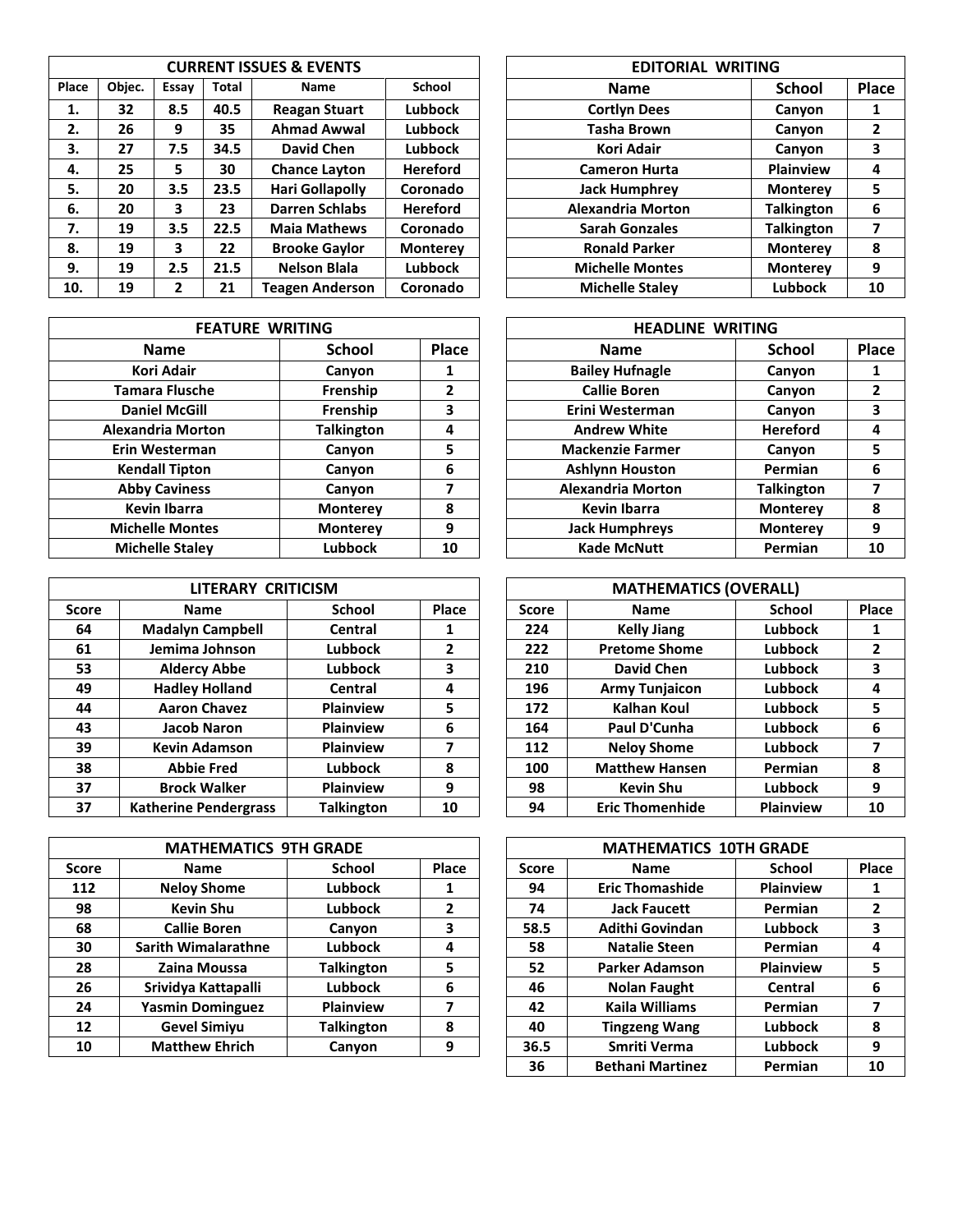|              | <b>MATHEMATICS 11TH GRADE</b> |                   |       |              | <b>MATHEMATICS 12TH GRADE</b> |               |       |
|--------------|-------------------------------|-------------------|-------|--------------|-------------------------------|---------------|-------|
| <b>Score</b> | Name                          | <b>School</b>     | Place | <b>Score</b> | <b>Name</b>                   | <b>School</b> | Place |
| 224          | <b>Kelly Jiang</b>            | Lubbock           |       | 222          | <b>Pretome Shome</b>          | Lubbock       |       |
| 164          | Paul D'Cunha                  | Lubbock           | 2     | 210          | <b>David Chen</b>             | Lubbock       | 2     |
| 92           | <b>Brian Leary</b>            | Central           | 3     | 196          | <b>Army Junjaicon</b>         | Lubbock       | 3     |
| 86           | Jiral Kapadia                 | Lubbock           | 4     | 172          | Kalhan Koul                   | Lubbock       | 4     |
| 58           | <b>Katie Starnes</b>          | Permian           | 5     | 100          | <b>Matthew Hansen</b>         | Permian       | 5     |
| 48           | <b>Pauline Lota</b>           | <b>Talkington</b> | 6     | 88           | <b>Adela Navarrette</b>       | Permian       | 6     |
| 40           | <b>Grayson Tirey</b>          | <b>Plainview</b>  | 7     | 80           | <b>Jonathan Carter</b>        | Central       | 7     |
| 24           | <b>Katie Alexander</b>        | <b>Talkington</b> | 8     | 76           | <b>Dhruy Patel</b>            | Lubbock       | 8     |
| 22           | <b>Keion Johnson</b>          | <b>Talkington</b> | 9     | 42           | <b>Michael Castro</b>         | Plainview     | 9     |
| 16           | <b>Jewellee Pinkerton</b>     | <b>Plainview</b>  | 10    | 36           | <b>Allen Baten</b>            | Permian       | 10    |

| <b>NEWS WRITING</b>    |                   |              |  |  |  |  |
|------------------------|-------------------|--------------|--|--|--|--|
| <b>Name</b>            | <b>School</b>     | <b>Place</b> |  |  |  |  |
| <b>Allison Koontz</b>  | Canyon            | 1            |  |  |  |  |
| <b>Cortlyn Dees</b>    | Canyon            | 2            |  |  |  |  |
| <b>Tasha Brown</b>     | Canyon            | 3            |  |  |  |  |
| <b>Daniel McGill</b>   | Frenship          | 4            |  |  |  |  |
| <b>Cera Jones</b>      | <b>Talkington</b> | 5            |  |  |  |  |
| <b>Tanner Cromeens</b> | Canyon            | 6            |  |  |  |  |
| <b>Tamara Flusche</b>  | Frenship          | 7            |  |  |  |  |
| <b>Isaiah Lopez</b>    | <b>Monterey</b>   | 8            |  |  |  |  |
| <b>Paige Jones</b>     | <b>Talkington</b> | 9            |  |  |  |  |
| <b>Jude Al-hmond</b>   | <b>Lubbock</b>    | 10           |  |  |  |  |

|              | <b>NUMBER SENSE 9TH GRADE</b> |                   |       |              | <b>NUMBER SENSE 10TH GRADE</b> |                  |       |
|--------------|-------------------------------|-------------------|-------|--------------|--------------------------------|------------------|-------|
| <b>Score</b> | <b>Name</b>                   | <b>School</b>     | Place | <b>Score</b> | <b>Name</b>                    | <b>School</b>    | Place |
| 111          | <b>Neloy Shome</b>            | Lubbock           | Ŧ.    | 218          | <b>Pretom Shome</b>            | <b>Lubbock</b>   |       |
| 62           | <b>Kevin Shu</b>              | Lubbock           |       | 62           | <b>Tingzeng Wang</b>           | <b>Lubbock</b>   |       |
| 49           | <b>Sarith Wimalarathne</b>    | Lubbock           | 3     | 50           | <b>Jack Faucett</b>            | Permian          |       |
| 37           | <b>Callie Boren</b>           | Canyon            | 4     | 42           | <b>Jade Roach</b>              | Canyon           | 4     |
| 20           | Zaina Moussa                  | <b>Talkington</b> | 5     | 42           | <b>Nolan Faught</b>            | Central          |       |
| 14           | <b>Gevel Simiyu</b>           | <b>Talkington</b> | 6     | 24           | <b>Eric Thomashide</b>         | <b>Plainview</b> |       |
| $-10$        | <b>Yasmin Dominguez</b>       | <b>Plainview</b>  |       | 23           | <b>Andre Tuggles</b>           | <b>Central</b>   | 6     |
| -23          | <b>Matthew Ehrlich</b>        | Canyon            | 8     | 18           | Quade Salazar                  | Canyon           |       |
|              |                               |                   |       |              |                                |                  |       |

| <b>MATHEMATICS 12TH GRADE</b> |                         |                  |       |  |  |  |  |
|-------------------------------|-------------------------|------------------|-------|--|--|--|--|
| <b>Score</b>                  | <b>Name</b>             | <b>School</b>    | Place |  |  |  |  |
| 222                           | <b>Pretome Shome</b>    | <b>Lubbock</b>   | 1     |  |  |  |  |
| 210                           | <b>David Chen</b>       | <b>Lubbock</b>   | 2     |  |  |  |  |
| 196                           | <b>Army Junjaicon</b>   | <b>Lubbock</b>   | 3     |  |  |  |  |
| 172                           | <b>Kalhan Koul</b>      | <b>Lubbock</b>   | 4     |  |  |  |  |
| 100                           | <b>Matthew Hansen</b>   | Permian          | 5     |  |  |  |  |
| 88                            | <b>Adela Navarrette</b> | Permian          | 6     |  |  |  |  |
| 80                            | <b>Jonathan Carter</b>  | Central          | 7     |  |  |  |  |
| 76                            | <b>Dhruy Patel</b>      | <b>Lubbock</b>   | 8     |  |  |  |  |
| 42                            | <b>Michael Castro</b>   | <b>Plainview</b> | 9     |  |  |  |  |
| 36                            | <b>Allen Baten</b>      | Permian          | 10    |  |  |  |  |

| <b>NEWS WRITING</b>    |                   |       |              | <b>NUMBER SENSE (OVERALL)</b> |               |                |
|------------------------|-------------------|-------|--------------|-------------------------------|---------------|----------------|
| <b>Name</b>            | <b>School</b>     | Place | <b>Score</b> | <b>Name</b>                   | <b>School</b> | Place          |
| <b>Allison Koontz</b>  | Canyon            | 1     | 218          | <b>Pretom Shome</b>           | Lubbock       | 1              |
| <b>Cortlyn Dees</b>    | Canyon            | 2     | 170          | Kalhan Koul                   | Lubbock       | $\overline{2}$ |
| Tasha Brown            | Canyon            | 3     | 118          | <b>Easton Turner</b>          | Coronado      | 3              |
| <b>Daniel McGill</b>   | Frenship          | 4     | 111          | <b>Neloy Shome</b>            | Lubbock       | 4              |
| <b>Cera Jones</b>      | <b>Talkington</b> | 5     | 96           | Georgia-Beth Blue             | Coronado      | 5              |
| <b>Tanner Cromeens</b> | Canyon            | 6     | 92           | <b>Grayson Tirey</b>          | Plainview     | 6              |
| <b>Tamara Flusche</b>  | Frenship          | 7     | 75           | Lily Blue                     | Coronado      | 7              |
| <b>Isaiah Lopez</b>    | <b>Monterey</b>   | 8     | 62           | <b>Kevin Shu</b>              | Lubbock       | 8              |
| <b>Paige Jones</b>     | <b>Talkington</b> | 9     | 62           | <b>Tingzend Wang</b>          | Lubbock       | 8              |
| <b>Jude Al-hmond</b>   | <b>Lubbock</b>    | 10    | 60           | <b>Adela Navarette</b>        | Permian       | 10             |

| <b>NUMBER SENSE 10TH GRADE</b> |                        |                  |              |  |  |  |  |
|--------------------------------|------------------------|------------------|--------------|--|--|--|--|
| <b>Score</b>                   | <b>Name</b>            | <b>School</b>    | Place        |  |  |  |  |
| 218                            | <b>Pretom Shome</b>    | Lubbock          | 1            |  |  |  |  |
| 62                             | <b>Tingzeng Wang</b>   | <b>Lubbock</b>   | $\mathbf{2}$ |  |  |  |  |
| 50                             | <b>Jack Faucett</b>    | Permian          | 3            |  |  |  |  |
| 42                             | <b>Jade Roach</b>      | Canyon           | 4            |  |  |  |  |
| 42                             | <b>Nolan Faught</b>    | Central          | 4            |  |  |  |  |
| 24                             | <b>Eric Thomashide</b> | <b>Plainview</b> | 5            |  |  |  |  |
| 23                             | <b>Andre Tuggles</b>   | Central          | 6            |  |  |  |  |
| 18                             | <b>Quade Salazar</b>   | Canyon           | 7            |  |  |  |  |
| 16                             | <b>Kailea Williams</b> | Permian          | 8            |  |  |  |  |
| 12                             | <b>Cameron Bugg</b>    | Permian          | 9            |  |  |  |  |
| 5                              | <b>Rico Escalante</b>  | <b>Plainview</b> | 10           |  |  |  |  |

|              | <b>NUMBER SENSE 11TH GRADE</b> |                  |              |              | <b>NUMBER SENSE 12TH GRADE</b> |                |       |
|--------------|--------------------------------|------------------|--------------|--------------|--------------------------------|----------------|-------|
| <b>Score</b> | <b>Name</b>                    | <b>School</b>    | <b>Place</b> | <b>Score</b> | <b>Name</b>                    | <b>School</b>  | Place |
| 92           | <b>Grayson Tirey</b>           | <b>Plainview</b> |              | 170          | Kalhan Koul                    | <b>Lubbock</b> |       |
| 75           | <b>Lily Blue</b>               | Coronado         |              | 118          | <b>Easton Turner</b>           | Cornado        |       |
| 58           | <b>Brian Leary</b>             | Central          |              | 96           | Georgia-Beth Blue              | Coronado       |       |
| 56           | Anna Muy                       | Permian          |              | 60           | Adela navarrette               | Permian        |       |
| 50           | <b>Megan Murchison</b>         | Coronado         |              | 49           | <b>Allen Baten</b>             | Permian        |       |
| -5           | <b>Katie Starnes</b>           | Permian          |              | 31           | <b>Lee Ann Ruiz</b>            | Plainview      |       |

|              | <b>NUMBER SENSE 12TH GRADE</b> |                  |              |  |  |  |  |  |
|--------------|--------------------------------|------------------|--------------|--|--|--|--|--|
| <b>Score</b> | <b>Name</b>                    | <b>School</b>    | Place        |  |  |  |  |  |
| 170          | Kalhan Koul                    | <b>Lubbock</b>   | 1            |  |  |  |  |  |
| 118          | <b>Easton Turner</b>           | Cornado          | $\mathbf{2}$ |  |  |  |  |  |
| 96           | Georgia-Beth Blue              | Coronado         | 3            |  |  |  |  |  |
| 60           | Adela navarrette               | Permian          | 4            |  |  |  |  |  |
| 49           | <b>Allen Baten</b>             | Permian          | 5            |  |  |  |  |  |
| 31           | <b>Lee Ann Ruiz</b>            | <b>Plainview</b> | 6            |  |  |  |  |  |
| 25           | <b>Matthew Hansen</b>          | Permian          | 7            |  |  |  |  |  |
| 11           | <b>Madison Snodgrass</b>       | Coronado         | 8            |  |  |  |  |  |
| 4            | Jonathan Carter                | Central          | q            |  |  |  |  |  |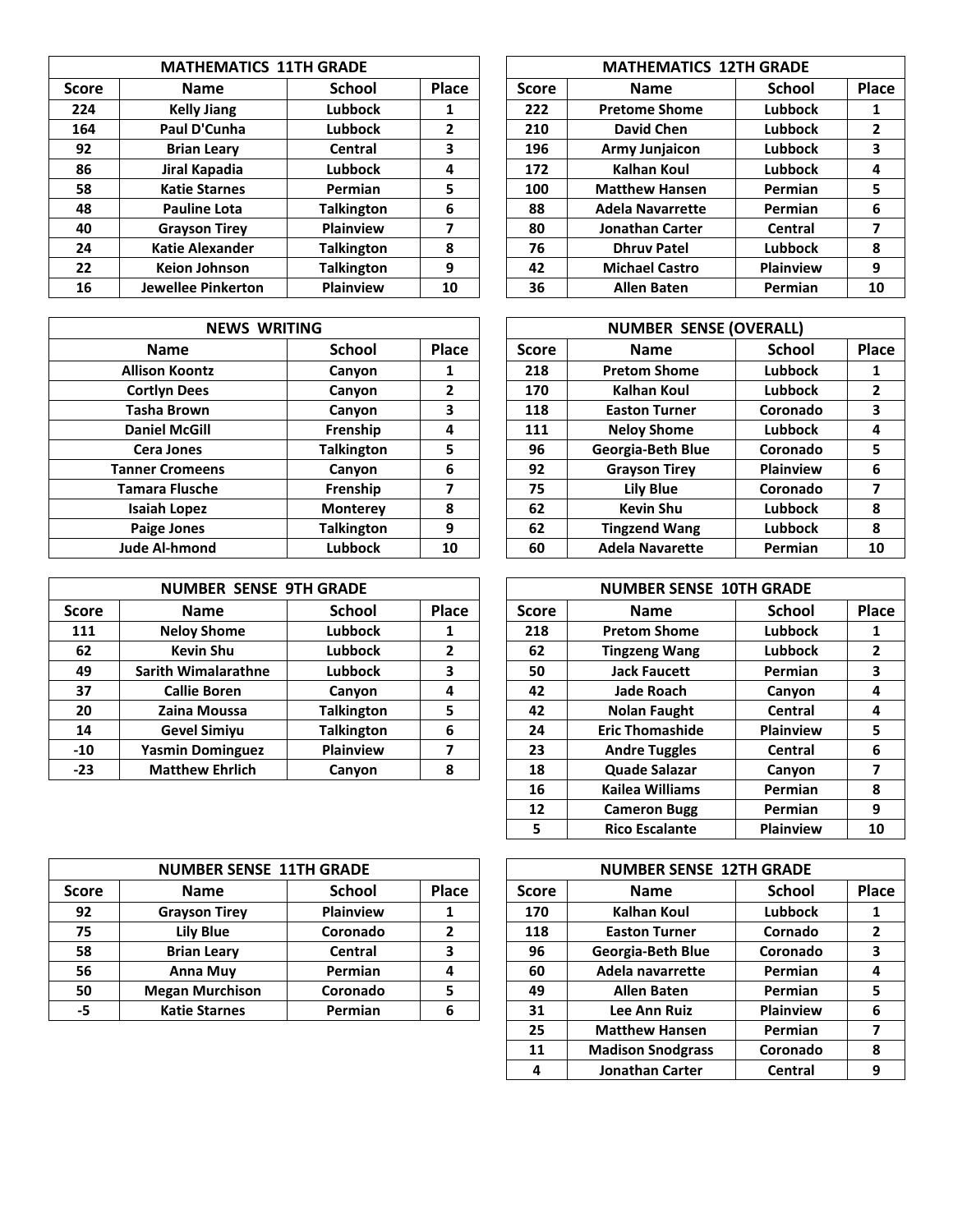| <b>READY WRITING</b>    |                   |       |              | <b>SCIENCE (OVERALL)</b> |    |
|-------------------------|-------------------|-------|--------------|--------------------------|----|
| <b>Name</b>             | <b>School</b>     | Place | <b>Score</b> | <b>Name</b>              |    |
| Mariapia Medina         | Central           |       | 204.5        | <b>Gabriel Dunn</b>      |    |
| <b>Mariama Poquiz</b>   | <b>Lubbock</b>    |       | 204          | <b>David Chen</b>        | Lι |
| <b>Isaiah Lopez</b>     | Central           | 3     | 194          | Jeffry Xia               |    |
| <b>Joshua Collins</b>   | Canyon            |       | 184          | <b>Army Tunjaicon</b>    | Lι |
| <b>Rachel Glassford</b> | Central           |       | 152          | <b>Kalhan Koul</b>       | Lι |
| <b>Katelyn Albrecht</b> | <b>Talkington</b> | 6     | 150          | <b>Pretom Shome</b>      | Lι |

| <b>READY WRITING</b>    |                   |       |              | <b>SCIENCE (OVERALL)</b> |                |              |
|-------------------------|-------------------|-------|--------------|--------------------------|----------------|--------------|
| <b>Name</b>             | <b>School</b>     | Place | <b>Score</b> | <b>Name</b>              | <b>School</b>  | Place        |
| Mariapia Medina         | Central           | 1     | 204.5        | <b>Gabriel Dunn</b>      | Central        | 1            |
| <b>Mariama Poquiz</b>   | <b>Lubbock</b>    | 2     | 204          | <b>David Chen</b>        | <b>Lubbock</b> | $\mathbf{2}$ |
| Isaiah Lopez            | <b>Central</b>    | 3     | 194          | Jeffry Xia               | Central        | 3            |
| <b>Joshua Collins</b>   | Canyon            | 4     | 184          | <b>Army Tunjaicon</b>    | Lubbock        | 4            |
| <b>Rachel Glassford</b> | Central           | 5     | 152          | <b>Kalhan Koul</b>       | Lubbock        | 5            |
| <b>Katelyn Albrecht</b> | <b>Talkington</b> | 6     | 150          | <b>Pretom Shome</b>      | <b>Lubbock</b> | 6            |
|                         |                   |       | 148          | <b>Kelly Jiang</b>       | <b>Lubbock</b> | 7            |
|                         |                   |       | 134          | <b>Tingzeng Wang</b>     | <b>Lubbock</b> | 8            |
|                         |                   |       | 124          | <b>Nikhil Dihenia</b>    | <b>Lubbock</b> | 9            |
|                         |                   |       | 112          | <b>Jose Duran</b>        | Central        | 10           |

|              | <b>SCIENCE 9TH GRADE</b> |                    |       |              | <b>SCIENCE 10TH GRADE</b> |                  |       |
|--------------|--------------------------|--------------------|-------|--------------|---------------------------|------------------|-------|
| <b>Score</b> | <b>Name</b>              | <b>School</b>      | Place | <b>Score</b> | <b>Name</b>               | <b>School</b>    | Place |
| 74           | <b>Kevin Shu</b>         | Lubbock            |       | 150          | <b>Pretom Shome</b>       | <b>Lubbock</b>   |       |
| 68.5         | <b>Mariclaine DeGuia</b> | <b>Lubbock</b>     | 2     | 134          | <b>Tingzeng Wang</b>      | <b>Lubbock</b>   |       |
| 68           | Sriviaga Kottapalli      | Lubbock            | 3     | 86           | Smriti Verma              | <b>Lubbock</b>   |       |
| 46.5         | Sarith Wimatarathne      | Lubbock            | 4     | 78           | Adithi Gorindan           | <b>Lubbock</b>   | 4     |
| 46           | <b>Neloy Shome</b>       | Lubbock            | 5     | 70           | Shebani Sayawickrama      | Lubbock          |       |
| 40           | Zaina Moussa             | <b>Talkington</b>  | 6     | 62           | <b>Parker Adamson</b>     | <b>Plainview</b> | 6     |
| 34           | <b>Reagan Rudd</b>       | <b>Hereford</b>    |       | 48           | <b>Brandon Yan</b>        | Permian          |       |
| 6            | <b>Gevel Simiyu</b>      | <b>Talkinigton</b> | 8     | 40.6         | <b>Matthew Atchley</b>    | Permian          | 8     |
|              |                          |                    |       |              |                           |                  |       |

|              | <b>SCIENCE 10TH GRADE</b> |                   |              |
|--------------|---------------------------|-------------------|--------------|
| <b>Score</b> | <b>Name</b>               | <b>School</b>     | Place        |
| 150          | <b>Pretom Shome</b>       | Lubbock           | 1            |
| 134          | <b>Tingzeng Wang</b>      | Lubbock           | $\mathbf{2}$ |
| 86           | Smriti Verma              | Lubbock           | 3            |
| 78           | <b>Adithi Gorindan</b>    | Lubbock           | 4            |
| 70           | Shebani Sayawickrama      | Lubbock           | 5            |
| 62           | <b>Parker Adamson</b>     | <b>Plainview</b>  | 6            |
| 48           | <b>Brandon Yan</b>        | Permian           | 7            |
| 40.6         | <b>Matthew Atchley</b>    | Permian           | 8            |
| 40.4         | <b>Eric Thomashide</b>    | <b>Plainview</b>  | 9            |
| 38           | <b>Maria Cortez</b>       | <b>Talkington</b> | 10           |

|              | <b>SCIENCE 11TH GRADE</b> |                 |       |              | <b>SCIENCE 12TH GRADE</b> |                        |               |       |  |  |
|--------------|---------------------------|-----------------|-------|--------------|---------------------------|------------------------|---------------|-------|--|--|
| <b>Score</b> | <b>Name</b>               | <b>School</b>   | Place | <b>Score</b> |                           | <b>Name</b>            | <b>School</b> | Place |  |  |
| 148          | <b>Kelly Jiang</b>        | <b>Lubbock</b>  | 1     | 204.5        |                           | <b>Gabriel Dunn</b>    | Central       |       |  |  |
| 124          | <b>Nikhil Dihenia</b>     | Lubbock         | 2     | 204          |                           | <b>David Chen</b>      | Lubbock       | 2     |  |  |
| 80           | Paul D'Cunha              | Lubbock         | 3     | 194          |                           | Jeffrey Xia            | Central       | 3     |  |  |
| 60           | Jiral Kapedin             | Lubbock         | 4     | 184          |                           | <b>Army Tunjaicon</b>  | Lubbock       | 4     |  |  |
| 54.6         | Zera Montemayor           | Central         | 5     | 152          |                           | Kalhan Koul            | Lubbock       | 5     |  |  |
| 54.4         | <b>Orion Cano</b>         | <b>Hereford</b> | 6     | 112          |                           | <b>Jose Duran</b>      | Central       | 6     |  |  |
| 48           | <b>Michael Pugh</b>       | Frenship        |       | 68           |                           | <b>Ezequiel Paz</b>    | Permian       | 7     |  |  |
| 44           | Micaela Mercado           | Frenship        | 8     | 60           |                           | <b>Hunter Saddler</b>  | Frenship      | 8     |  |  |
| 42.6         | Jarrett Mayo              | Central         | 9     | 58           |                           | <b>Milynn Read</b>     | Permian       | 9     |  |  |
| 42.4         | <b>Jackie Scott</b>       | Permian         | 10    | 54           |                           | <b>Jonathan Carter</b> | Central       | 10    |  |  |

|              |        |                          |           | SOCIAL STUDIES           |                 |              | <b>SPELLING &amp; VOCABULARY</b> |                   |     |
|--------------|--------|--------------------------|-----------|--------------------------|-----------------|--------------|----------------------------------|-------------------|-----|
| Place        | Objec. | Essay                    | Tot<br>al | <b>Name</b>              | School          | <b>Score</b> | <b>Name</b>                      | School            | Pla |
| 1            | 71     | 19                       | 90        | <b>Kyle Perry</b>        | <b>Hereford</b> | 84           | <b>Rhosean Asnah</b>             | Lubbock           |     |
| $\mathbf{2}$ | 71     | 18                       | 89        | <b>Andrew White</b>      | <b>Hereford</b> | 48           | <b>Kylie Farmer</b>              | <b>Lubbock</b>    | 2   |
| 3            | 69     | 17                       | 86        | <b>Allison Fetsch</b>    | <b>Hereford</b> | 34           | <b>Turner Odorizzi</b>           | Frenship          |     |
| 4            | 68     | 16                       | 84        | <b>Chris Freire</b>      | <b>Hereford</b> | 31           | <b>Bryan Brown</b>               | <b>Monterey</b>   | 4   |
| 5.           | 47     | $\mathbf{2}$             | 49        | Zack Waldo               | <b>Monterey</b> | 30           | <b>Lindsey Eckert</b>            | Permian           |     |
| 6            | 39     | 1                        | 40        | <b>Kevin McGinnis</b>    | <b>Monterey</b> | 29(4)        | <b>Alexandra Morton</b>          | <b>Talkington</b> | 6   |
| 7            | 37     | 1                        | 38        | <b>Reagan Stuart</b>     | Lubbock         | 29(2)        | <b>Gavin Honse</b>               | Frenship          |     |
| 8            | 36     | 1                        | 37        | <b>Brandon Yan</b>       | <b>Permian</b>  | 23           | <b>Katherine Pendergrass</b>     | <b>Talkington</b> | 8   |
| 9            | 35     | $\overline{\phantom{0}}$ | 35        | <b>Alexis Rodriguez</b>  | <b>Permian</b>  | 19           | <b>Tonia Sandoval</b>            | <b>Monterey</b>   | 9   |
| 10           | 31     |                          | 31        | <b>Alberto Servantez</b> | Permian         |              |                                  |                   |     |

| <b>SCIENCE 12TH GRADE</b> |                        |                |              |  |  |  |  |  |  |  |
|---------------------------|------------------------|----------------|--------------|--|--|--|--|--|--|--|
| <b>Score</b>              | <b>Name</b>            | <b>School</b>  | <b>Place</b> |  |  |  |  |  |  |  |
| 204.5                     | <b>Gabriel Dunn</b>    | Central        | 1            |  |  |  |  |  |  |  |
| 204                       | <b>David Chen</b>      | <b>Lubbock</b> | $\mathbf{2}$ |  |  |  |  |  |  |  |
| 194                       | Jeffrey Xia            | Central        | 3            |  |  |  |  |  |  |  |
| 184                       | <b>Army Tunjaicon</b>  | <b>Lubbock</b> | 4            |  |  |  |  |  |  |  |
| 152                       | <b>Kalhan Koul</b>     | <b>Lubbock</b> | 5            |  |  |  |  |  |  |  |
| 112                       | <b>Jose Duran</b>      | Central        | 6            |  |  |  |  |  |  |  |
| 68                        | <b>Ezeguiel Paz</b>    | Permian        | 7            |  |  |  |  |  |  |  |
| 60                        | <b>Hunter Saddler</b>  | Frenship       | 8            |  |  |  |  |  |  |  |
| 58                        | <b>Milynn Read</b>     | Permian        | 9            |  |  |  |  |  |  |  |
| 54                        | <b>Jonathan Carter</b> | Central        | 10           |  |  |  |  |  |  |  |

|            | SOCIAL STUDIES          |                 | SPELLING & VOCABULARY |                              |                   |       |  |  |  |  |  |  |
|------------|-------------------------|-----------------|-----------------------|------------------------------|-------------------|-------|--|--|--|--|--|--|
| <b>Tot</b> | <b>Name</b>             | School          | <b>Score</b>          | <b>Name</b>                  | <b>School</b>     | Place |  |  |  |  |  |  |
| al         |                         |                 |                       |                              |                   |       |  |  |  |  |  |  |
| 90         | <b>Kyle Perry</b>       | <b>Hereford</b> | 84                    | <b>Rhosean Asnah</b>         | Lubbock           | 1     |  |  |  |  |  |  |
| 89         | <b>Andrew White</b>     | <b>Hereford</b> | 48                    | <b>Kylie Farmer</b>          | Lubbock           | 2     |  |  |  |  |  |  |
| 86         | <b>Allison Fetsch</b>   | <b>Hereford</b> | 34                    | <b>Turner Odorizzi</b>       | Frenship          | 3     |  |  |  |  |  |  |
| 84         | <b>Chris Freire</b>     | <b>Hereford</b> | 31                    | <b>Bryan Brown</b>           | <b>Monterey</b>   | 4     |  |  |  |  |  |  |
| 49         | Zack Waldo              | <b>Monterey</b> | 30                    | <b>Lindsey Eckert</b>        | Permian           | 5     |  |  |  |  |  |  |
| 40         | <b>Kevin McGinnis</b>   | <b>Monterey</b> | 29(4)                 | <b>Alexandra Morton</b>      | <b>Talkington</b> | 6     |  |  |  |  |  |  |
| 38         | <b>Reagan Stuart</b>    | <b>Lubbock</b>  | 29(2)                 | <b>Gavin Honse</b>           | Frenship          | 7     |  |  |  |  |  |  |
| 37         | <b>Brandon Yan</b>      | Permian         | 23                    | <b>Katherine Pendergrass</b> | <b>Talkington</b> | 8     |  |  |  |  |  |  |
| 35         | <b>Alexis Rodriguez</b> | Permian         | 19                    | <b>Tonia Sandoval</b>        | <b>Monterey</b>   | 9     |  |  |  |  |  |  |
|            |                         |                 |                       |                              |                   |       |  |  |  |  |  |  |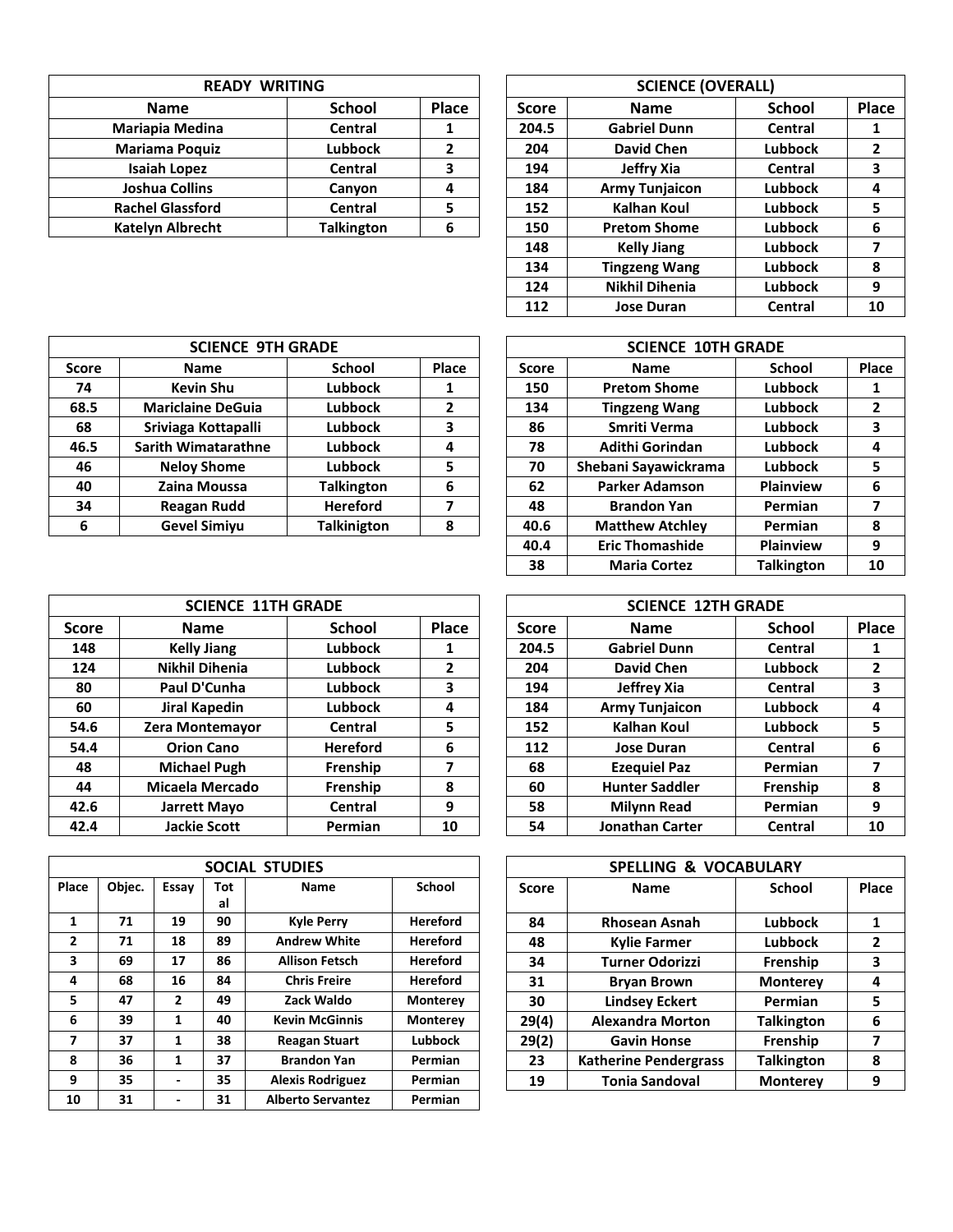

|       |              |                     | <b>ACCOUNTING</b>   |          |                |                 |              |                     |   |                     |   |              |                               | <b>CALCULATOR APPLICATIONS</b> |               |
|-------|--------------|---------------------|---------------------|----------|----------------|-----------------|--------------|---------------------|---|---------------------|---|--------------|-------------------------------|--------------------------------|---------------|
| Place | 1st<br>Score | 2nd<br><b>Score</b> | 3rd<br><b>Score</b> | ⋍        | Total<br>Score | <b>SCHOOL</b>   | <b>Place</b> | 1st<br><b>Score</b> |   | 2nd<br><b>Score</b> |   | 3rd<br>Score | $\overline{\phantom{a}}$<br>- | <b>Total</b><br><b>Score</b>   | <b>SCHOOL</b> |
| ᆂ.    | 256          | 249                 | 200                 | $\equiv$ | 705            | <b>Hereford</b> | -⊢ •         | 129                 |   | 107                 | ٠ | 99           | $\equiv$                      | 335                            | Permian       |
|       | 159          |                     | 154                 | $\equiv$ | 470            | Coronado        | . .          | 136                 | + | 94                  |   | 91           | $\equiv$                      | 321                            | Lubbock       |

|  |  |  |  | CALCULATOR APPLICATIONS |  |  |  |  |  |  |  |
|--|--|--|--|-------------------------|--|--|--|--|--|--|--|
|  |  |  |  |                         |  |  |  |  |  |  |  |

| Place | 1st<br><b>Score</b> | 2nd<br><b>Score</b> | 3rd<br><b>Score</b> | Total<br><b>Score</b> | <b>SCHOOL</b>  |
|-------|---------------------|---------------------|---------------------|-----------------------|----------------|
| 1.    | 129                 | 107                 | 99                  | 335                   | Permian        |
| 2.    | 136                 | 94                  | 91                  | 321                   | <b>Lubbock</b> |

|       |              |                 |    | <b>COMPUTER SCIENCE</b> |          |              |                |       |              |           | <b>CURRENT</b> | <b>ISSUES &amp;</b> |     | <b>EVENTS</b> |                 |
|-------|--------------|-----------------|----|-------------------------|----------|--------------|----------------|-------|--------------|-----------|----------------|---------------------|-----|---------------|-----------------|
| Place | 1st          | 2 <sub>nd</sub> |    | 3rd                     | -        | Total        | <b>SCHOOL</b>  | Place | 1st          |           | 2nd            | 3rd                 |     | <b>Total</b>  | <b>SCHOOL</b>   |
|       | <b>Score</b> | <b>Score</b>    |    | <b>Score</b>            | -        | <b>Score</b> |                |       | <b>Score</b> |           | <b>Score</b>   | Score               |     | <b>Score</b>  |                 |
| ᆠ.    | 188          | 186             | ÷  | 182                     | $\equiv$ | 556          | <b>Lubbock</b> |       | 32           | +         |                | 26                  | $=$ | 85            | Lubbock         |
|       | 128          | 120             | ÷. | 118                     | $\equiv$ | 366          | Central        |       | 25           | $\ddot{}$ | 20             |                     | $=$ | 62            | <b>Hereford</b> |

|       |                     |                                 | LITERARY CRITICISM  |          |                       |                  |       |                     |           |              |        | <b>MATHEMATICS</b> |          |                              |               |
|-------|---------------------|---------------------------------|---------------------|----------|-----------------------|------------------|-------|---------------------|-----------|--------------|--------|--------------------|----------|------------------------------|---------------|
| Place | 1st<br><b>Score</b> | 2 <sub>nd</sub><br><b>Score</b> | 3rd<br><b>Score</b> | =        | <b>Total</b><br>Score | <b>SCHOOL</b>    | Place | 1st<br><b>Score</b> |           | 2nd<br>Score |        | 3rd<br>Score       | =        | <b>Total</b><br><b>Score</b> | <b>SCHOOL</b> |
| ᆂ.    | 61                  | 53                              | 38                  | $\equiv$ | 152                   | <b>Lubbock</b>   | ∸.    | 224                 | $\ddot{}$ |              |        | 210                | $\equiv$ | 656                          | Lubbock       |
|       | 43                  | 33                              | 29                  | $\equiv$ | <b>L26</b>            | <b>Plainview</b> |       | 100                 | $\ddot{}$ | 88           | $\div$ | 74                 | Ξ        | 262                          | Permian       |
|       |                     |                                 |                     |          |                       |                  |       |                     |           |              |        |                    |          |                              |               |

|       |              |              |    | <b>NUMBER SENSE</b> |                          |              |                |       |       |           |       | <b>SCIENCE</b> |     |              |               |
|-------|--------------|--------------|----|---------------------|--------------------------|--------------|----------------|-------|-------|-----------|-------|----------------|-----|--------------|---------------|
| Place | 1st          | 2nd          |    | 3rd                 | $\overline{\phantom{0}}$ | <b>Total</b> | <b>SCHOOL</b>  | Place | 1st   |           | 2nd   | 3rd            | -   | <b>Total</b> | <b>SCHOOL</b> |
|       | <b>Score</b> | <b>Score</b> |    | <b>Score</b>        | -                        | Score        |                |       | Score |           | Score | Score          | -   | <b>Score</b> |               |
| ᅩ.    | 218          | 170          |    | 111                 | $\equiv$                 | 499          | <b>Lubbock</b> | ه بان | 204   | $\ddot{}$ | 184   | 156            | $=$ | 544          | Lubbock       |
|       | 118          | 96           | ÷. | 75                  | $\equiv$                 | 289          | Coronado       |       | 204   | $\ddot{}$ | 194   | 112            | $=$ | 510          | Central       |

|                      | <b>SCIENCE INDIVIDUALS</b> |    |                |       |                     |              | <b>SOCIAL STUDIES</b> |        |                |                 |
|----------------------|----------------------------|----|----------------|-------|---------------------|--------------|-----------------------|--------|----------------|-----------------|
| <b>Top Biology</b>   | <b>Tingzeng Wang</b>       | 96 | <b>Lubbock</b> | Place | 1st<br><b>Score</b> | 2nd<br>Score | 3rd<br><b>Score</b>   | -<br>- | Total<br>Score | <b>SCHOOL</b>   |
|                      | <b>Army Tunjaicon</b>      | 96 | Lubbock        | л.    | - 4                 | 71           | 69                    | =      | 211            | <b>Hereford</b> |
| <b>Top Chemistry</b> | <b>Army Tunjaicon</b>      | 98 | Lubbock        | . .   | 47                  | 39           | 31                    | =      | 114            | <b>Monterey</b> |
| <b>Top Physics</b>   | <b>Army Tunjaicon</b>      | 88 | Lubbock        |       |                     |              |                       |        |                |                 |

|         |       |              |              |              |     | <b>CURRENT ISSUES &amp; EVENTS</b> |                 |
|---------|-------|--------------|--------------|--------------|-----|------------------------------------|-----------------|
| SCHOOL  | Place | 1st          | 2nd          | 3rd          |     | Total                              | <b>SCHOOL</b>   |
|         |       | <b>Score</b> | <b>Score</b> | <b>Score</b> |     | <b>Score</b>                       |                 |
| ubbock  | 1.    | 32           | 27           | 26           | $=$ | 85                                 | Lubbock         |
| Central | 2.    | 25           | 20           | 17           | $=$ | 62                                 | <b>Hereford</b> |
|         |       |              |              |              |     |                                    |                 |

|         |       |              |              | <b>MATHEMATICS</b> |     |              |                |
|---------|-------|--------------|--------------|--------------------|-----|--------------|----------------|
| SCHOOL  | Place | 1st          | 2nd          | 3rd                |     | Total        | <b>SCHOOL</b>  |
|         |       | <b>Score</b> | <b>Score</b> | <b>Score</b>       |     | <b>Score</b> |                |
| ubbock  | 1.    | 224          | 222          | 210                | $=$ | 656          | <b>Lubbock</b> |
| ainview | 2.    | 100          | 88           | 74                 | Ξ   | 262          | Permian        |

|         |       |              |              | <b>SCIENCE</b> |          |              |                |
|---------|-------|--------------|--------------|----------------|----------|--------------|----------------|
| SCHOOL  | Place | 1st          | 2nd          | 3rd            |          | Total        | <b>SCHOOL</b>  |
|         |       | <b>Score</b> | <b>Score</b> | <b>Score</b>   | $\equiv$ | <b>Score</b> |                |
| ubbock  | 1.    | 204          | 184          | 156            | $=$      | 544          | <b>Lubbock</b> |
| oronado | 2.    | 204          | 194          | 112            | $=$      | 510          | <b>Central</b> |

| <b>CIENCE INDIVIDUALS</b> |    |                |              |                     |                     | <b>SOCIAL STUDIES</b> |          |                       |                 |
|---------------------------|----|----------------|--------------|---------------------|---------------------|-----------------------|----------|-----------------------|-----------------|
| <b>Tingzeng Wang</b>      | 96 | <b>Lubbock</b> | <b>Place</b> | 1st<br><b>Score</b> | 2nd<br><b>Score</b> | 3rd<br><b>Score</b>   | -<br>-   | Total<br><b>Score</b> | <b>SCHOOL</b>   |
| Army Tunjaicon            | 96 | <b>Lubbock</b> | ه بان        |                     | 71                  | 69                    | $\equiv$ | 211                   | <b>Hereford</b> |
| Army Tunjaicon            | 98 | <b>Lubbock</b> |              | -47                 | 39                  | 31                    | =        | 114                   | <b>Monterev</b> |

|                   | <b>JOURNALISM</b> |             |                 |             |                   |           |                  |          |                     |              |  |  |  |  |
|-------------------|-------------------|-------------|-----------------|-------------|-------------------|-----------|------------------|----------|---------------------|--------------|--|--|--|--|
| <b>School</b>     | <b>News</b>       | $\ddot{}$   | <b>Features</b> | $\ddot{}$   | <b>Editorials</b> | $\ddot{}$ | <b>Headlines</b> | $=$      | <b>Total Points</b> | <b>Place</b> |  |  |  |  |
| Canyon            | 37                | +           | 25              | $\ddotmark$ | 37                | $\ddot{}$ | 37               | $=$      | 136                 | 1            |  |  |  |  |
| <b>Central</b>    | $\mathbf 0$       | +           | 0               | $\ddot{}$   | 0                 | $\ddot{}$ | 0                | $\equiv$ | 0                   |              |  |  |  |  |
| Coronado          | $\mathbf 0$       | $\ddotmark$ | 0               | $\ddotmark$ | 0                 | $\ddot{}$ | 0                | $\equiv$ | 0                   |              |  |  |  |  |
| Frenship          | 0                 | $\ddot{}$   | 22              | $\ddot{}$   | 0                 | $\ddot{}$ | 8                | $\equiv$ | 30                  | 2            |  |  |  |  |
| <b>Hereford</b>   | $\mathbf 0$       | +           | 0               | $\ddotmark$ | 8                 | $\ddot{}$ | 0                | $\equiv$ | 8                   | 4            |  |  |  |  |
| <b>Lubbock</b>    | $\mathbf{0}$      | $\ddot{}$   | 0               | $\ddotmark$ | 0                 | $\ddot{}$ | 0                | $=$      | 0                   |              |  |  |  |  |
| <b>Monterey</b>   | 6                 | $\ddot{}$   | 0               | $\ddot{}$   | 0                 | $\ddot{}$ | 0                | $\equiv$ | 6                   | 5            |  |  |  |  |
| Permian           | $\mathbf{0}$      | +           | 0               | $\ddot{}$   | 4                 | $\ddot{}$ | 0                | $\equiv$ | 4                   | 6            |  |  |  |  |
| <b>Plainview</b>  | 8                 | $\ddot{}$   | 0               | $\ddot{}$   | $\Omega$          | $\ddot{}$ | 0                | $\equiv$ | 8                   | 4            |  |  |  |  |
| <b>Talkington</b> | 4                 | +           | 8               | $\ddot{}$   | 0                 | $\ddot{}$ | 6                | $\equiv$ | 18                  | 3            |  |  |  |  |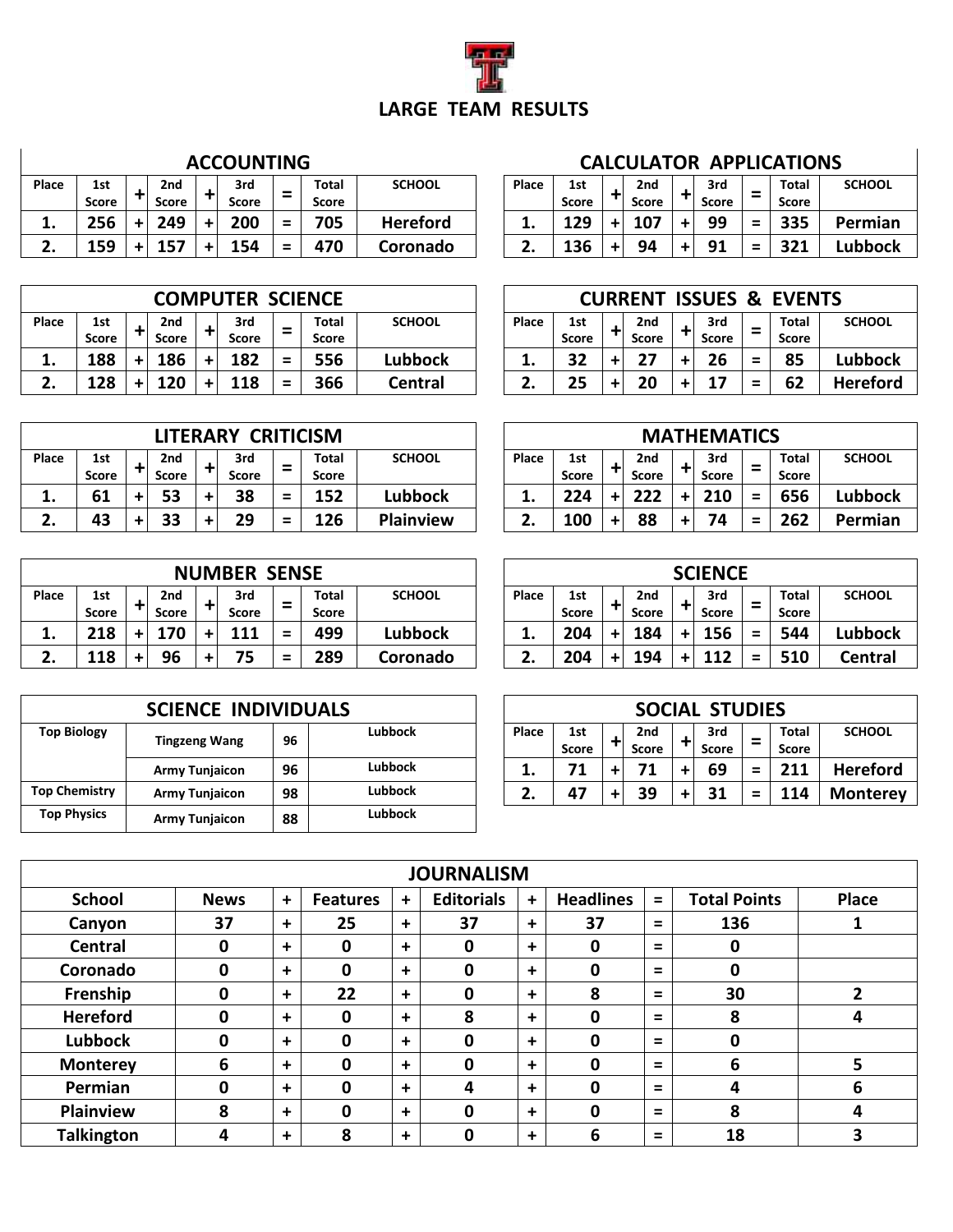

|                   | Accounting | Calculator | Applications<br>Computer | Compute<br>Science | Current<br>Events | Editorial<br>Writing | Feature<br>Writing | Headline<br>Writing | Criticism<br>Literary | Math | Writing<br>News | Number<br>Sense | Writing<br>Ready | Science | Studies<br>Social | Spelling | Journalism<br>Team | Total |
|-------------------|------------|------------|--------------------------|--------------------|-------------------|----------------------|--------------------|---------------------|-----------------------|------|-----------------|-----------------|------------------|---------|-------------------|----------|--------------------|-------|
| Canyon            |            |            |                          |                    |                   | 37                   | 25                 | 37                  |                       |      | 37              |                 | 8                |         |                   |          | 10                 | 154   |
| Central           |            | 8          |                          | 15                 |                   |                      |                    |                     | 23                    |      |                 |                 | 31               | 30      |                   |          |                    | 107   |
| Coronado          | 15         | 15         | 37                       |                    | 6                 |                      |                    |                     |                       |      |                 | 21              |                  |         |                   |          |                    | 94    |
| Frenship          |            |            |                          |                    |                   |                      | 22                 |                     |                       |      | 8               |                 |                  |         |                   | 10       | 5                  | 45    |
| <b>Hereford</b>   | 37         |            |                          |                    | 12                |                      |                    | 8                   |                       |      |                 |                 |                  |         | 37                |          |                    | 94    |
| <b>Lubbock</b>    |            | 17         | 8                        | 37                 | 37                |                      |                    |                     | 32                    | 37   |                 | 37              | 12               | 37      |                   | 27       |                    | 281   |
| <b>Monterey</b>   |            |            |                          | 8                  |                   | 6                    |                    |                     |                       |      |                 |                 |                  |         | 15                | 8        |                    | 37    |
| Permian           | 8          | 30         |                          |                    |                   |                      |                    | 4                   |                       | 5    |                 |                 |                  |         |                   | 6        |                    | 53    |
| Plainview         |            |            |                          |                    |                   | 8                    |                    |                     | 15                    |      |                 | 4               |                  |         |                   |          |                    | 27    |
| <b>Talkington</b> |            |            |                          |                    |                   | 4                    | 8                  |                     |                       |      | 6               |                 | 4                |         |                   | 4        |                    | 26    |



*Texas Tech UIL – A Division of Institutional Diversity, Equity, and Community Engagement*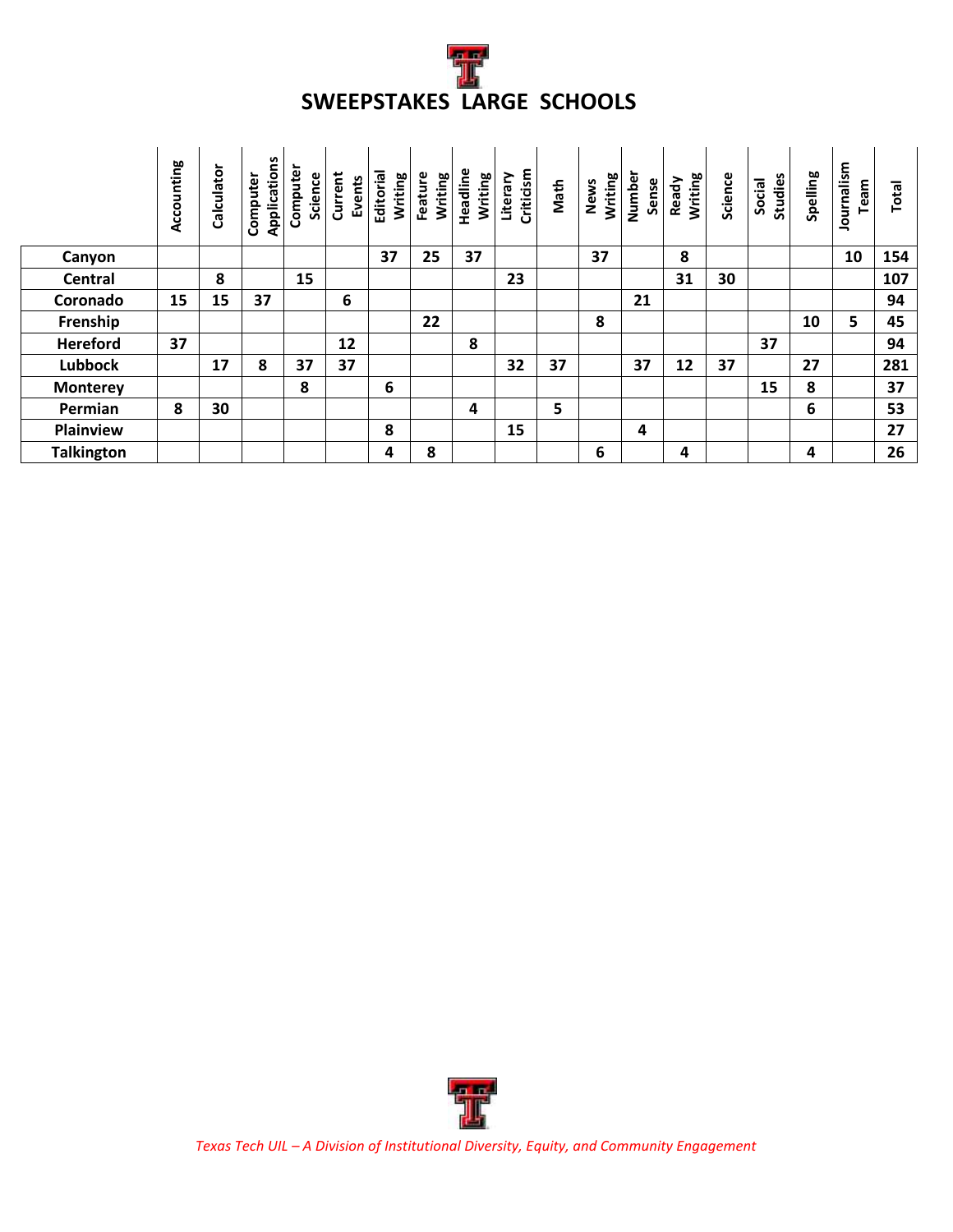

### **EXAS TECH UNIVERSITY - "RED RAIDER CLASSIC" 2014 SMALL SCHOOL RESULTS ACCOUNTING CALCULATOR (OVERALL)**

| <b>Score</b> | <b>Name</b>            | <b>School</b> | <b>Place</b> | <b>Score</b> | <b>Name</b>                | <b>School</b>      | Place |
|--------------|------------------------|---------------|--------------|--------------|----------------------------|--------------------|-------|
| 409          | <b>Adam Harper</b>     | Sudan         |              | 213          | <b>Ryan Hogan</b>          | Abernathy          |       |
| 360          | <b>Tyler McCann</b>    | Idalou        | 2            | 171          | <b>Kristian Dominguez</b>  | <b>Denver City</b> | 2     |
| 274          | <b>Elise Bressler</b>  | <b>Happy</b>  | 3            | 164.45       | <b>Alyx Henderson</b>      | <b>Plains</b>      | 3     |
| 270          | <b>Bailey Johnson</b>  | <b>Happy</b>  | 4            | 164.4        | <b>Ashley Halfmann</b>     | <b>Garden City</b> | 4     |
| 259          | <b>Hunter LoCascio</b> | Idalou        | 5            | 162.5        | <b>Fabiola Arzate</b>      | <b>Denver City</b> | 5     |
| 239          | <b>Chevenne Perez</b>  | Whiteface     | 6            | 162.35       | <b>Abby Hoelscher</b>      | Whitharral         | 6     |
| 239          | <b>Jacob Yandell</b>   | Idalou        | 6            | 157          | <b>Kelly Ann Dougherty</b> | <b>Denver City</b> |       |
| 217          | <b>Alex Priest</b>     | Abernathy     | 8            | 150          | Virginia Barron            | Abernathy          | 8     |
| 207          | <b>Chandler Priest</b> | Abernathy     | 9            | 148          | <b>Emily Howell</b>        | Whitharral         | 9     |
| 206          | Jordan Edgar           | Idalou        | 10           | 143.35       | <b>Ray Otero</b>           | <b>Andrews</b>     | 10    |

| Score  | <b>Name</b>                | <b>School</b>      | <b>Place</b> |
|--------|----------------------------|--------------------|--------------|
| 213    | <b>Ryan Hogan</b>          | Abernathy          | 1            |
| 171    | <b>Kristian Dominguez</b>  | <b>Denver City</b> | $\mathbf{2}$ |
| 164.45 | <b>Alyx Henderson</b>      | <b>Plains</b>      | 3            |
| 164.4  | <b>Ashley Halfmann</b>     | <b>Garden City</b> | 4            |
| 162.5  | <b>Fabiola Arzate</b>      | <b>Denver City</b> | 5            |
| 162.35 | <b>Abby Hoelscher</b>      | Whitharral         | 6            |
| 157    | <b>Kelly Ann Dougherty</b> | <b>Denver City</b> | 7            |
| 150    | Virginia Barron            | Abernathy          | 8            |
| 148    | <b>Emily Howell</b>        | Whitharral         | 9            |
| 143.35 | <b>Ray Otero</b>           | <b>Andrews</b>     | 10           |

|              | <b>CALCULATOR 9TH GRADE</b> |                    |       |              | <b>CALCULATOR 10TH GRADE</b> |                    |       |
|--------------|-----------------------------|--------------------|-------|--------------|------------------------------|--------------------|-------|
| <b>Score</b> | <b>Name</b>                 | <b>School</b>      | Place | <b>Score</b> | <b>Name</b>                  | <b>School</b>      | Place |
| 99           | <b>Bryce McWhirter</b>      | <b>Plains</b>      | 1     | 157          | <b>Kelly Ann Dougherty</b>   | <b>Denver City</b> |       |
| 89           | <b>Caleb Scoggins</b>       | Whiteface          | 2     | 148          | <b>Emily Howell</b>          | Whitharral         | 2     |
| 73           | <b>Peyton McWhirter</b>     | <b>Plains</b>      | 3     | 143.3        | <b>Mikki Barron</b>          | <b>Garden City</b> | 3     |
| 70           | <b>Dylan Arguello</b>       | Idalou             | 4     | 136          | Radhika Bhakta               | <b>Andrews</b>     | 4     |
| 49           | <b>Abby Flores</b>          | <b>Andrews</b>     | 5     | 108.3        | <b>Alexis Childers</b>       | Whiteface          | 5     |
| 38           | <b>Sheyanne Rodriguez</b>   | Whiteface          | 6     | 108.15       | <b>Xabier Mendoza</b>        | <b>Denver City</b> | 6     |
| 34           | Jordan Wilson               | Lub. Cooper        | 7     | 96           | Luke Fleenor                 | Tahoka             | 7     |
| 23           | <b>Gehrig Curtis</b>        | <b>Denver City</b> |       | 94           | Hugo Almazan Jr.             | <b>Garden City</b> | 8     |
| 7            | <b>Mercedes Perez</b>       | Tahoka             |       | 89           | Joshua Fryar                 | <b>Sundown</b>     | 9     |
| -8           | Katelyn Redekopp            | Lub. Cooper        |       | 85           | <b>Eduardo Hernandez</b>     | <b>Denver City</b> | 10    |

|              | <b>CALCULATOR 11TH GRADE</b> |                 |       | <b>CALCULATOR 12TH GRADE</b> |              |                           |                    |       |
|--------------|------------------------------|-----------------|-------|------------------------------|--------------|---------------------------|--------------------|-------|
| <b>Score</b> | <b>Name</b>                  | <b>School</b>   | Place |                              | <b>Score</b> | <b>Name</b>               | <b>School</b>      | Place |
| 213          | <b>Ryan Hogan</b>            | Abernathy       | 1     |                              | 171          | <b>Kristian Dominguez</b> | <b>Denver City</b> |       |
| 164.45       | <b>Alyx Henderson</b>        | <b>Plains</b>   | 2     |                              | 164.4        | <b>Ashley Halfmann</b>    | <b>Garden City</b> | 2     |
| 162.35       | <b>Abby Hoelscher</b>        | Whitharral      | 3     |                              | 162.5        | <b>Fabiola Arzate</b>     | <b>Denver City</b> | 3     |
| 150          | Virginia Barron              | Abernathy       | 4     |                              | 142          | Anna Valenzuela           | <b>Andrews</b>     | 4     |
| 143.35       | <b>Ray Otero</b>             | <b>Andrews</b>  | 5     |                              | 138          | <b>Erren Vallejo</b>      | <b>Andrews</b>     | 5     |
| 141          | <b>Brock McWhirter</b>       | <b>Plains</b>   | 6     |                              | 136          | <b>Whitney Oglesby</b>    | Whitface           | 6     |
| 115          | <b>Hunter LoCascio</b>       | Idalou          | 7     |                              | 129.35       | <b>Eric Lopez</b>         | Abernathy          | 7     |
| 103          | Jimmie Evans                 | <b>Sundown</b>  | 8     |                              | 129.3        | <b>Chasity Chavez</b>     | <b>Plains</b>      | 8     |
| 83           | <b>Isidro Rodriguez</b>      | <b>Estacado</b> | 9     |                              | 125          | <b>Stephanie Zhao</b>     | Lub. Cooper        | 9     |
| 60           | Makayla Arthur               | <b>Ralls</b>    | 10    |                              | 122          | <b>Madolyn McCormick</b>  | Idalou             | 10    |

|              | <b>COMPUTER APPLICATIONS</b> |                        |    |              | <b>COMPUTER SCIENCE</b> |                |       |
|--------------|------------------------------|------------------------|----|--------------|-------------------------|----------------|-------|
| <b>Score</b> | <b>Name</b>                  | Place<br><b>School</b> |    | <b>Score</b> | <b>Name</b>             | <b>School</b>  | Place |
| 263          | <b>Kyler Paschall</b>        | Idalou                 |    | 200          | <b>Adam Harper</b>      | Sudan          |       |
| 242          | <b>Zach Downs</b>            | Sundown                | 2  | 82           | <b>Dustin Savell</b>    | <b>Andrews</b> | 2     |
| 232          | <b>Chevenne Perez</b>        | Whiteface              | 3  | 78           | <b>Reagan Waldrip</b>   | <b>Andrews</b> | 3     |
| 229          | <b>Baylei Sehon</b>          | <b>Sundown</b>         | 4  | 76           | <b>Tanner Walters</b>   | Idalou         | 4     |
| 191          | Alyssa Lopez                 | Sundown                | 5  | 74           | <b>Faith Roberts</b>    | Whiteface      | 5     |
| 170          | Jessica Balderrama           | <b>Andrews</b>         | 6  | 72           | <b>Jace Cordell</b>     | <b>Andrews</b> | 6     |
| 168          | <b>Seth McCann</b>           | Idalou                 | 7  | 68           | <b>Dylan Arguello</b>   | Idalou         |       |
| 162          | <b>Andrew Setliff</b>        | Lub. Cooper            | 8  | 56           | <b>Brett May</b>        | Andrews        | 8     |
| 151          | Lorena Jurado                | <b>Andrews</b>         | 9  | 56           | <b>Michael Funk</b>     | Whiteface      | 8     |
| 133          | Angela Holland               | Idalou                 | 10 | 44           | <b>Austin Akin</b>      | <b>Andrews</b> | 10    |

|              | <b>CALCULATOR 10TH GRADE</b> |                    |              |  |  |  |  |  |  |
|--------------|------------------------------|--------------------|--------------|--|--|--|--|--|--|
| <b>Score</b> | <b>Name</b>                  | <b>School</b>      | Place        |  |  |  |  |  |  |
| 157          | <b>Kelly Ann Dougherty</b>   | <b>Denver City</b> | 1            |  |  |  |  |  |  |
| 148          | <b>Emily Howell</b>          | Whitharral         | $\mathbf{2}$ |  |  |  |  |  |  |
| 143.3        | <b>Mikki Barron</b>          | <b>Garden City</b> | 3            |  |  |  |  |  |  |
| 136          | Radhika Bhakta               | <b>Andrews</b>     | 4            |  |  |  |  |  |  |
| 108.3        | <b>Alexis Childers</b>       | Whiteface          | 5            |  |  |  |  |  |  |
| 108.15       | <b>Xabier Mendoza</b>        | <b>Denver City</b> | 6            |  |  |  |  |  |  |
| 96           | <b>Luke Fleenor</b>          | <b>Tahoka</b>      | 7            |  |  |  |  |  |  |
| 94           | Hugo Almazan Jr.             | <b>Garden City</b> | 8            |  |  |  |  |  |  |
| 89           | Joshua Fryar                 | Sundown            | 9            |  |  |  |  |  |  |
| 85           | <b>Eduardo Hernandez</b>     | <b>Denver City</b> | 10           |  |  |  |  |  |  |

| <b>CALCULATOR 12TH GRADE</b> |                           |                    |              |  |  |  |  |  |  |
|------------------------------|---------------------------|--------------------|--------------|--|--|--|--|--|--|
| Score                        | <b>Name</b>               | <b>School</b>      | <b>Place</b> |  |  |  |  |  |  |
| 171                          | <b>Kristian Dominguez</b> | <b>Denver City</b> | 1            |  |  |  |  |  |  |
| 164.4                        | <b>Ashley Halfmann</b>    | <b>Garden City</b> | $\mathbf{2}$ |  |  |  |  |  |  |
| 162.5                        | <b>Fabiola Arzate</b>     | <b>Denver City</b> | 3            |  |  |  |  |  |  |
| 142                          | Anna Valenzuela           | <b>Andrews</b>     | 4            |  |  |  |  |  |  |
| 138                          | <b>Erren Vallejo</b>      | <b>Andrews</b>     | 5            |  |  |  |  |  |  |
| 136                          | <b>Whitney Oglesby</b>    | Whitface           | 6            |  |  |  |  |  |  |
| 129.35                       | <b>Eric Lopez</b>         | Abernathy          | 7            |  |  |  |  |  |  |
| 129.3                        | <b>Chasity Chavez</b>     | <b>Plains</b>      | 8            |  |  |  |  |  |  |
| 125                          | <b>Stephanie Zhao</b>     | Lub. Cooper        | 9            |  |  |  |  |  |  |
| 122                          | <b>Madolyn McCormick</b>  | Idalou             | 10           |  |  |  |  |  |  |

|              | <b>COMPUTER SCIENCE</b> |                |              |  |  |  |  |  |  |
|--------------|-------------------------|----------------|--------------|--|--|--|--|--|--|
| <b>Score</b> | <b>Name</b>             | <b>School</b>  | Place        |  |  |  |  |  |  |
| 200          | <b>Adam Harper</b>      | Sudan          | 1            |  |  |  |  |  |  |
| 82           | <b>Dustin Savell</b>    | <b>Andrews</b> | $\mathbf{2}$ |  |  |  |  |  |  |
| 78           | <b>Reagan Waldrip</b>   | <b>Andrews</b> | 3            |  |  |  |  |  |  |
| 76           | <b>Tanner Walters</b>   | Idalou         | 4            |  |  |  |  |  |  |
| 74           | <b>Faith Roberts</b>    | Whiteface      | 5            |  |  |  |  |  |  |
| 72           | <b>Jace Cordell</b>     | <b>Andrews</b> | 6            |  |  |  |  |  |  |
| 68           | <b>Dylan Arguello</b>   | Idalou         | 7            |  |  |  |  |  |  |
| 56           | <b>Brett May</b>        | <b>Andrews</b> | 8            |  |  |  |  |  |  |
| 56           | <b>Michael Funk</b>     | Whiteface      | 8            |  |  |  |  |  |  |
| 44           | <b>Austin Akin</b>      | <b>Andrews</b> | 10           |  |  |  |  |  |  |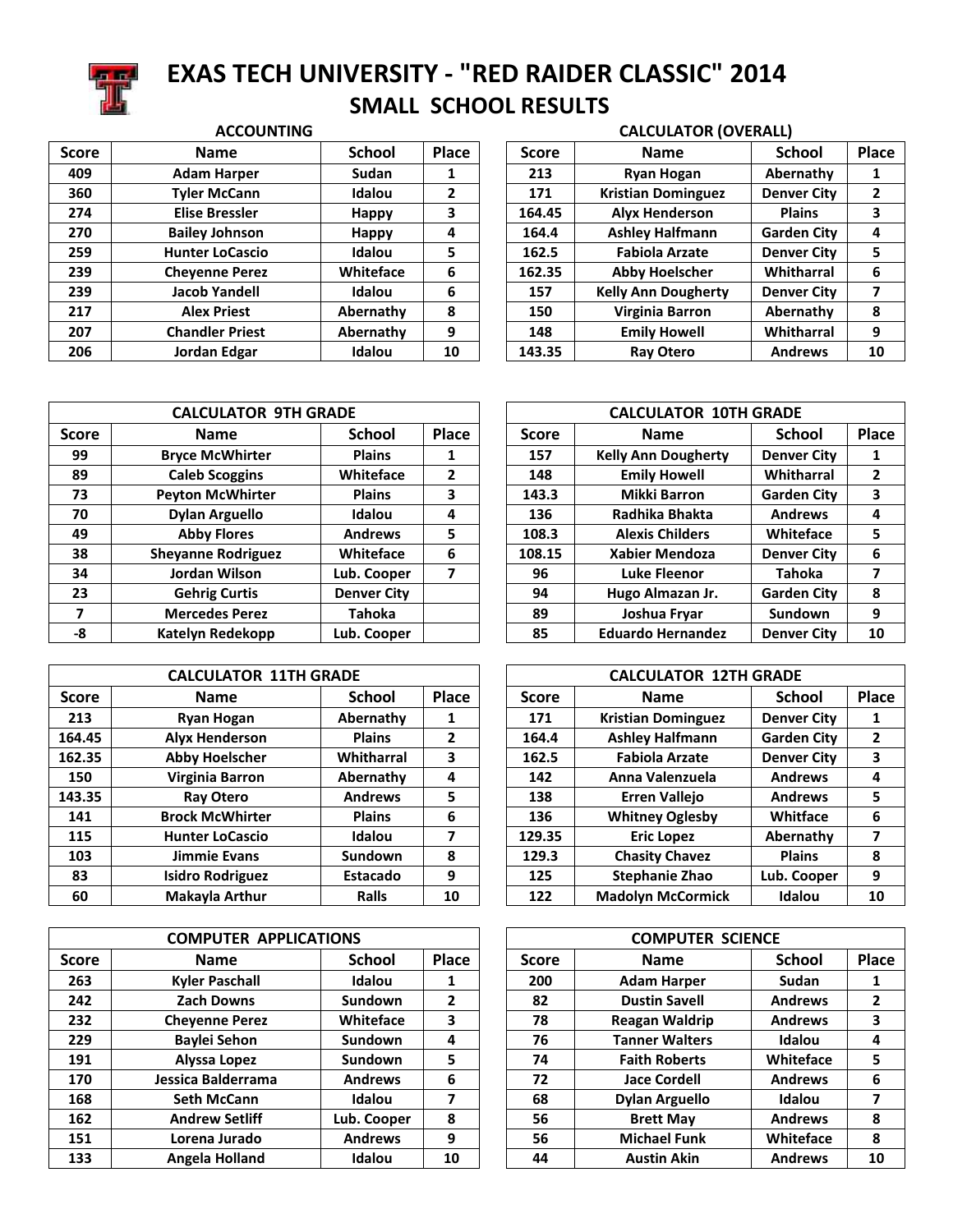|       | <b>CURRENT ISSUES &amp; EVENTS</b> |              |              |                        |           |  | <b>EDITORIAL WRITING</b>      |                    |       |
|-------|------------------------------------|--------------|--------------|------------------------|-----------|--|-------------------------------|--------------------|-------|
| Place | Objec.                             | Essay        | <b>Total</b> | <b>Name</b>            | School    |  | <b>Name</b>                   | <b>School</b>      | Place |
| 1.    | 26                                 | 5.5          | 31.5         | S. Hernandez           | Idalou    |  | <b>Riley Earnest</b>          | <b>Plains</b>      | 1     |
| 2.    | 27                                 | 4            | 31           | A. Hernandez           | Idalou    |  | <b>Emma Mack</b>              | Idalou             | 2     |
| 3.    | 26                                 | $\mathbf{2}$ | 28           | <b>Kalvin Vidette</b>  | Abernathy |  | <b>Chandler Freeman</b>       | Forsan             | 3     |
| 4.    | 20                                 | 7            | 27           | <b>Quinten Franks</b>  | Cooper    |  | Kelbi May                     | Abernathy          | 4     |
| 5.    | 22                                 | 2.5          | 24.5         | <b>Ryan Hogan</b>      | Abernathy |  | Antonio Ramirez, Jr.          | <b>Garden City</b> | 5     |
| 6.    | 23                                 | 1            | 24           | <b>Kevin Carlisle</b>  | Abernathy |  | <b>Gabrielle Garza</b>        | <b>Andrews</b>     | 6     |
| 7.    | 20                                 | 3            | 23           | <b>Hanah Shew</b>      | Abernathy |  | <b>Mary Marielle Villamor</b> | Lub. Cooper        | 7     |
| 8.    | 19                                 | 3            | 22           | Jace Klein             | Lockney   |  | <b>Matthew Moulton</b>        | <b>Andrews</b>     | 8     |
| 9.    | 19                                 | 2            | 21           | <b>Ty Nichols</b>      | Idalou    |  | <b>Sydney Rowland</b>         | <b>Andrews</b>     | 9     |
| 10.   | 19                                 |              | 20           | <b>Jarratt Wiggins</b> | Abernathy |  | <b>Taylor Michaleson</b>      | <b>Plains</b>      | 10    |

| <b>FEATURE WRITING</b>        |                               |    | <b>HEADLINE WRITING</b>       |                |              |
|-------------------------------|-------------------------------|----|-------------------------------|----------------|--------------|
| <b>Name</b>                   | <b>Place</b><br><b>School</b> |    | <b>Name</b>                   | <b>School</b>  | Pla          |
| Noemi Hernandez               | <b>Andrews</b>                |    | <b>Zana Guest</b>             | <b>Andrews</b> |              |
| <b>Darby Thornton</b>         | Idalou                        | 2  | <b>Riley Earnest</b>          | <b>Plains</b>  | 2            |
| <b>Candace Trevino</b>        | <b>Andrews</b>                | 3  | <b>Darby Thornton</b>         | Idalou         |              |
| <b>Emma Mack</b>              | Idalou                        | 4  | <b>Rhianne Brown</b>          | <b>Andrews</b> | 4            |
| <b>Zana Guest</b>             | <b>Andrews</b>                | 5  | <b>Benjamin Griffin</b>       | <b>Andrews</b> | 5            |
| Sharlyssa Kay                 | <b>All Saints</b>             | 6  | <b>Mary Marielle Villamor</b> | Lub. Cooper    | 6            |
| <b>Mary Marielle Villamor</b> | Lub. Cooper                   | 7  | <b>Bryce Gunter</b>           | Idalou         |              |
| <b>Taylor Michaleson</b>      | <b>Plains</b>                 | 8  | <b>Hailey Mathis</b>          | <b>Andrews</b> | 8            |
| Alexandrea Cochran            | <b>Andrews</b>                | 9  | <b>Wil Prayer</b>             | Lockney        | 9            |
| <b>Nic Sherman</b>            | Lockney                       | 10 | <b>Zachary Long</b>           | Forsan         | $\mathbf{1}$ |

|              | LITERARY CRITICISM    |                |              |  | <b>MATHEMATICS (OVERALL)</b> |                        |                    |       |
|--------------|-----------------------|----------------|--------------|--|------------------------------|------------------------|--------------------|-------|
| <b>Score</b> | <b>Name</b>           | School         | <b>Place</b> |  | <b>Score</b>                 | <b>Name</b>            | School             | Place |
| 80           | <b>Jake Moore</b>     | Locknev        | 1            |  | 200                          | <b>Adam Harper</b>     | <b>Sudan</b>       |       |
| 75           | Darby Long            | Lockney        | 2            |  | 186                          | <b>Alex Priest</b>     | Abernathy          | 2     |
| 72           | <b>Ashley Roberts</b> | Lockney        | 3            |  | 162                          | Jimmie Evans           | Sundown            | 3     |
| 69           | Jasmine Pena          | Lockney        | 4            |  | 146                          | <b>Chandler Priest</b> | Abernathy          | 4     |
| 49           | Lizzie Belt           | Lockney        | 5            |  | 144                          | <b>Alvx Henderson</b>  | <b>Plains</b>      | 5     |
| 46           | <b>Allison Moore</b>  | <b>Andrews</b> | 6            |  | 130                          | <b>Yazmin Flores</b>   | <b>Plains</b>      | 6     |
| 41           | Sara Marshall         | <b>Andrews</b> | 7            |  | 124                          | <b>Stephanie Zhao</b>  | Lub. Cooper        |       |
| 39           | Jonathan Carcino      | Sundown        | 8            |  | 122                          | <b>Lucas Macias</b>    | Abernathy          | 8     |
| 38           | Juanita Lerma         | Estacado       | 9            |  | 120.5                        | <b>Chasity Chavez</b>  | <b>Plains</b>      | 9     |
| 37           | Sydni Menlgay         | Lub. Cooper    | 10           |  | 120                          | <b>Ty Webb</b>         | <b>Shallowater</b> | 10    |

|              | <b>MATHEMATICS 9TH GRADE</b> |                    |       |  |              | <b>MATHEMATICS 10TH GRADE</b> |                    |       |
|--------------|------------------------------|--------------------|-------|--|--------------|-------------------------------|--------------------|-------|
| <b>Score</b> | <b>Name</b>                  | <b>School</b>      | Place |  | <b>Score</b> | <b>Name</b>                   | School             | Place |
| 90           | <b>Alli Oliver</b>           | <b>Shallowater</b> | 1     |  | 130          | <b>Yazmin Flores</b>          | <b>Plains</b>      | 1     |
| 54           | <b>Dylan Arrguello</b>       | Idalou             | 2     |  | 102          | Joshua Fryar                  | Sundown            | 2     |
| 44           | Lexi Villarreal              | O'Donnell          | 3     |  | 94           | <b>Kyle Greenhaw</b>          | Sundown            | 3     |
| 44           | <b>Gehrig Curtis</b>         | <b>Denver City</b> | 3     |  | 88           | <b>Raylee Durham</b>          | <b>Plains</b>      | 4     |
| 40           | <b>Jarrett Evans</b>         | Lub. Cooper        | 4     |  | 76           | <b>Cole McLeroy</b>           | <b>Denver City</b> | 5     |
| 38           | Jonathan Loya                | <b>Plains</b>      | 5     |  | 64           | <b>Cristian Cortez</b>        | <b>Denver City</b> | 6     |
| 36           | Jenna Legan                  | <b>Sundown</b>     | 6     |  | 58           | <b>Mikki Barron</b>           | <b>Garden City</b> | 7     |
| 24           | Jordan Wilson                | Lub. Cooper        | 7     |  | 52           | Jezebel Guerra                | <b>Plains</b>      | 8     |
| 20           | Luke Kasner                  | Lockney            | 8     |  | 50           | <b>Kelly Ann Dougherty</b>    | <b>Denver City</b> | 9     |
| 18           | <b>Caleb Scoggins</b>        | Whiteface          | 9     |  | 48           | <b>Emma Giddre</b>            | Lub. Cooper        | 10    |
| 16           | <b>Alexis Perez</b>          | Sundown            | 10    |  |              |                               |                    |       |

| <b>EDITORIAL WRITING</b>      |                    |              |  |  |  |  |  |
|-------------------------------|--------------------|--------------|--|--|--|--|--|
| <b>Name</b>                   | <b>School</b>      | <b>Place</b> |  |  |  |  |  |
| <b>Riley Earnest</b>          | <b>Plains</b>      | 1            |  |  |  |  |  |
| <b>Emma Mack</b>              | Idalou             | $\mathbf{2}$ |  |  |  |  |  |
| <b>Chandler Freeman</b>       | <b>Forsan</b>      | 3            |  |  |  |  |  |
| <b>Kelbi May</b>              | Abernathy          | 4            |  |  |  |  |  |
| Antonio Ramirez, Jr.          | <b>Garden City</b> | 5            |  |  |  |  |  |
| <b>Gabrielle Garza</b>        | <b>Andrews</b>     | 6            |  |  |  |  |  |
| <b>Mary Marielle Villamor</b> | Lub. Cooper        | 7            |  |  |  |  |  |
| <b>Matthew Moulton</b>        | <b>Andrews</b>     | 8            |  |  |  |  |  |
| <b>Sydney Rowland</b>         | <b>Andrews</b>     | 9            |  |  |  |  |  |
| <b>Taylor Michaleson</b>      | <b>Plains</b>      | 10           |  |  |  |  |  |

| <b>FEATURE WRITING</b> |                   |       | <b>HEADLINE WRITING</b>       |                |                |  |  |
|------------------------|-------------------|-------|-------------------------------|----------------|----------------|--|--|
| <b>Name</b>            | <b>School</b>     | Place | <b>Name</b>                   | <b>School</b>  | Place          |  |  |
| <b>Noemi Hernandez</b> | <b>Andrews</b>    | 1     | <b>Zana Guest</b>             | <b>Andrews</b> | 1              |  |  |
| <b>Darby Thornton</b>  | Idalou            | 2     | <b>Riley Earnest</b>          | <b>Plains</b>  | $\overline{2}$ |  |  |
| <b>Candace Trevino</b> | <b>Andrews</b>    | 3     | <b>Darby Thornton</b>         | Idalou         | 3              |  |  |
| <b>Emma Mack</b>       | Idalou            | 4     | <b>Rhianne Brown</b>          | <b>Andrews</b> | 4              |  |  |
| <b>Zana Guest</b>      | <b>Andrews</b>    | 5     | <b>Benjamin Griffin</b>       | <b>Andrews</b> | 5              |  |  |
| Sharlyssa Kay          | <b>All Saints</b> | 6     | <b>Mary Marielle Villamor</b> | Lub. Cooper    | 6              |  |  |
| ry Marielle Villamor   | Lub. Cooper       | 7     | <b>Bryce Gunter</b>           | Idalou         |                |  |  |
| aylor Michaleson       | <b>Plains</b>     | 8     | <b>Hailey Mathis</b>          | <b>Andrews</b> | 8              |  |  |
| lexandrea Cochran      | <b>Andrews</b>    | 9     | <b>Wil Prayer</b>             | Lockney        | 9              |  |  |
| <b>Nic Sherman</b>     | Lockney           | 10    | <b>Zachary Long</b>           | Forsan         | 10             |  |  |

| LITERARY CRITICISM |                |                | <b>MATHEMATICS (OVERALL)</b> |                        |                    |       |  |  |
|--------------------|----------------|----------------|------------------------------|------------------------|--------------------|-------|--|--|
| lame               | <b>School</b>  | Place          | <b>Score</b>                 | <b>Name</b>            | <b>School</b>      | Place |  |  |
| Moore              | Lockney        | 1              | 200                          | <b>Adam Harper</b>     | <b>Sudan</b>       | 1     |  |  |
| by Long            | Lockney        | $\overline{2}$ | 186                          | <b>Alex Priest</b>     | Abernathy          | 2     |  |  |
| y Roberts          | Lockney        | 3              | 162                          | <b>Jimmie Evans</b>    | Sundown            | 3     |  |  |
| ine Pena           | Lockney        | 4              | 146                          | <b>Chandler Priest</b> | Abernathy          | 4     |  |  |
| zie Belt           | Lockney        | 5              | 144                          | <b>Alyx Henderson</b>  | <b>Plains</b>      | 5     |  |  |
| n Moore            | <b>Andrews</b> | 6              | 130                          | <b>Yazmin Flores</b>   | <b>Plains</b>      | 6     |  |  |
| <b>Marshall</b>    | <b>Andrews</b> | 7              | 124                          | <b>Stephanie Zhao</b>  | Lub. Cooper        | 7     |  |  |
| an Carcino         | <b>Sundown</b> | 8              | 122                          | <b>Lucas Macias</b>    | Abernathy          | 8     |  |  |
| ta Lerma           | Estacado       | 9              | 120.5                        | <b>Chasity Chavez</b>  | <b>Plains</b>      | 9     |  |  |
| Menlgay            | Lub. Cooper    | 10             | 120                          | Ty Webb                | <b>Shallowater</b> | 10    |  |  |

|              | <b>MATHEMATICS 10TH GRADE</b> |                    |              |  |  |  |  |  |
|--------------|-------------------------------|--------------------|--------------|--|--|--|--|--|
| <b>Score</b> | <b>Name</b>                   | <b>School</b>      | Place        |  |  |  |  |  |
| 130          | <b>Yazmin Flores</b>          | <b>Plains</b>      | 1            |  |  |  |  |  |
| 102          | Joshua Fryar                  | Sundown            | $\mathbf{2}$ |  |  |  |  |  |
| 94           | <b>Kyle Greenhaw</b>          | Sundown            | 3            |  |  |  |  |  |
| 88           | <b>Raylee Durham</b>          | <b>Plains</b>      | 4            |  |  |  |  |  |
| 76           | <b>Cole McLerov</b>           | <b>Denver City</b> | 5            |  |  |  |  |  |
| 64           | <b>Cristian Cortez</b>        | <b>Denver City</b> | 6            |  |  |  |  |  |
| 58           | <b>Mikki Barron</b>           | <b>Garden City</b> | 7            |  |  |  |  |  |
| 52           | <b>Jezebel Guerra</b>         | <b>Plains</b>      | 8            |  |  |  |  |  |
| 50           | <b>Kelly Ann Dougherty</b>    | <b>Denver City</b> | 9            |  |  |  |  |  |
| 48           | <b>Emma Giddre</b>            | Lub. Cooper        | 10           |  |  |  |  |  |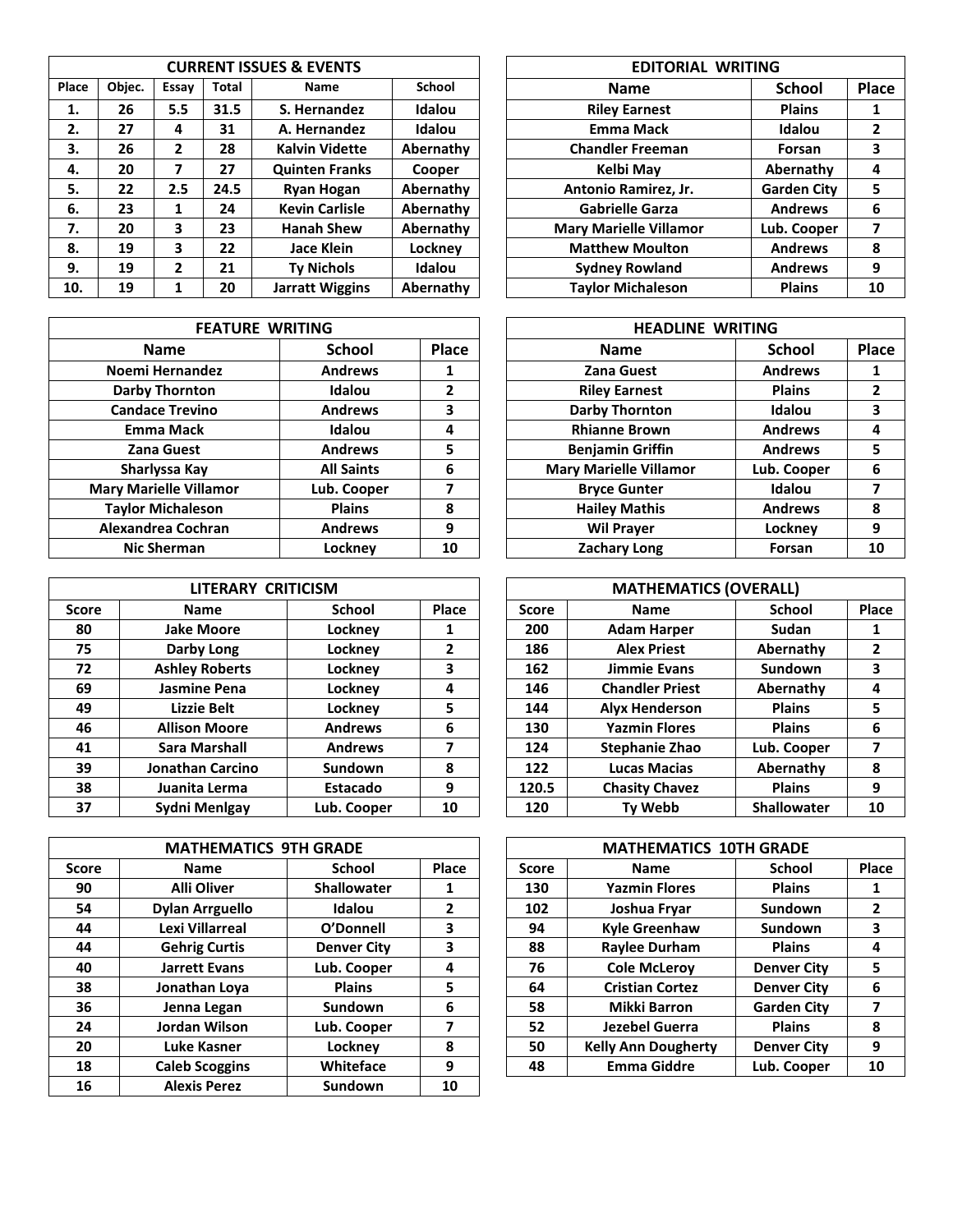|              | <b>MATHEMATICS 11TH GRADE</b> |                |       |              | <b>MATHEMATICS 12TH GRADE</b> |                    |       |
|--------------|-------------------------------|----------------|-------|--------------|-------------------------------|--------------------|-------|
| <b>Score</b> | <b>Name</b>                   | <b>School</b>  | Place | <b>Score</b> | <b>Name</b>                   | <b>School</b>      | Place |
| 162          | Jimmie Evans                  | Sundown        | 1     | 200          | <b>Adam Harper</b>            | Sudan              |       |
| 144          | <b>Alyx Henderson</b>         | <b>Plains</b>  | 2     | 186          | <b>Alex Priest</b>            | Abernathy          | 2     |
| 122          | <b>Lucas Macias</b>           | Abernathy      | 3     | 146          | <b>Chandler Priest</b>        | Abernathy          | 3     |
| 110          | Luis Macias                   | Abernathy      | 4     | 124          | <b>Stephanie Zhao</b>         | Lub. Cooper        | 4     |
| 108          | Zach Cancino                  | <b>Sundown</b> | 5     | 120.5        | <b>Chasity Chavez</b>         | <b>Plains</b>      | 5     |
| 92           | <b>Rhiannon Williams</b>      | Sundown        | 6     | 120          | <b>Tv Webb</b>                | <b>Shallowater</b> | 6     |
| 88           | Ryan Hogan                    | Abernathy      | 7     | 102          | <b>Whitney Thoms</b>          | Sundown            | 7     |
| 82           | <b>William Boyles</b>         | <b>Plains</b>  | 8     | 90           | <b>Ashley Halfmann</b>        | <b>Garden City</b> | 8     |
| 78           | <b>Jace Cordell</b>           | <b>Andrews</b> | 9     | 84           | <b>Devin Marion</b>           | <b>Denver City</b> | 9     |
| 74           | <b>Sydney Craig</b>           | Idalou         | 10    | 84           | Zack Murphy                   | <b>Seminole</b>    | 9     |
|              |                               |                |       |              |                               |                    |       |

| <b>NEWS WRITING</b> |       |  |     |                        |                    |                               |
|---------------------|-------|--|-----|------------------------|--------------------|-------------------------------|
| <b>School</b>       | Place |  |     | <b>Name</b>            | <b>School</b>      | Pla                           |
| <b>Andrews</b>      |       |  | 289 | <b>Alex Priest</b>     | Abernathy          | 1                             |
| <b>Plains</b>       | 2     |  | 167 | <b>Chandler Priest</b> | Abernathy          | 2                             |
| <b>Plains</b>       | 3     |  | 132 | <b>Adam Harper</b>     | <b>Sudan</b>       | З                             |
| <b>Andrews</b>      | 4     |  | 127 | David Johnson          | Lockney            | 4                             |
| <b>Andrews</b>      | 5     |  | 119 | <b>Alli Oliver</b>     | <b>Shallowater</b> | 5                             |
| Idalou              | 6     |  | 111 | <b>Stephanie Zhao</b>  | Lub. Cooper        | 6                             |
| Lub. Cooper         | 7     |  | 102 | <b>Ashley Halfmann</b> | <b>Garden City</b> |                               |
| <b>All Saints</b>   | 8     |  | 102 | <b>Lucas Macias</b>    | Abernathy          |                               |
| <b>Andrews</b>      | 9     |  | 102 | <b>Emily Howell</b>    | Whitharral         |                               |
| O'Donnell           | 10    |  | 94  | <b>Cole McLeroy</b>    | <b>Denver City</b> | 10                            |
|                     |       |  |     | <b>Score</b>           |                    | <b>NUMBER SENSE (OVERALL)</b> |

|              | <b>NUMBER SENSE 9TH GRADE</b> |                    |              |  |              | <b>NUMBER SENSE 10TH GRADE</b> |                    |       |
|--------------|-------------------------------|--------------------|--------------|--|--------------|--------------------------------|--------------------|-------|
| <b>Score</b> | Name                          | <b>School</b>      | <b>Place</b> |  | <b>Score</b> | <b>Name</b>                    | School             | Place |
| 119          | <b>Alli Oliver</b>            | <b>Shallowater</b> | 1            |  | 102          | <b>Emily Howell</b>            | Whitharral         | 1     |
| 64           | <b>Daniel Weber</b>           | Lub. Cooper        | 2            |  | 94           | <b>Cole McLerov</b>            | <b>Denver City</b> | 2     |
| 43           | <b>Dylan Arguello</b>         | Idalou             | 3            |  | 83           | <b>Matthew Walling</b>         | <b>Andrews</b>     | 3     |
| 29           | <b>Abby Flores</b>            | <b>Andrews</b>     | 4            |  | 77           | Jordan Lashaway                | <b>Seminole</b>    | 4     |
| 28           | Jenna Legan                   | Sundown            | 5            |  | 76           | Radhika Bhakta                 | <b>Andrews</b>     | 5     |
| 27           | <b>Jarrett Evans</b>          | Lub. Cooper        | 6            |  | 76           | Jake Moore                     | Lockney            | 5     |
| 15           | Lexi Villarreal               | O'Donnell          | 7            |  | 64           | Luke Fleenor                   | <b>Tahoka</b>      | 6     |
| 15           | <b>Alexis Perez</b>           | Sundown            | 7            |  | 52           | <b>Johnathan Curtis</b>        | Lub. Cooper        | 7     |
| 7            | Jordan Wilson                 | Lub. Cooper        | 8            |  | 37           | <b>Kyle Greenhaw</b>           | Sundown            | 8     |
| 5            | Joshua Parks                  | Wink               | 9            |  | 36           | <b>Brandon Perevra</b>         | <b>Plains</b>      | 9     |
| -6           | <b>Sheyanne Rodriguez</b>     | Whiteface          | 10           |  | 35           | <b>Kelly Ann Dougherty</b>     | <b>Denver City</b> | 10    |

|              | <b>NUMBER SENSE 11TH GRADE</b> |                |       |              | <b>NUMBER SENSE 12TH GRADE</b> |                    |       |
|--------------|--------------------------------|----------------|-------|--------------|--------------------------------|--------------------|-------|
| <b>Score</b> | <b>Name</b>                    | School         | Place | <b>Score</b> | <b>Name</b>                    | <b>School</b>      | Place |
| 102          | <b>Lucas Macias</b>            | Abernathy      | ı     | 289          | <b>Alex Priest</b>             | Abernathy          |       |
| 90           | <b>Jace Cordell</b>            | <b>Andrews</b> | 2     | 167          | <b>Chandler Priest</b>         | Abernathy          | 2     |
| 82           | <b>Hunter LoCascio</b>         | Idalou         | 3     | 132          | <b>Adam Harper</b>             | <b>Sudan</b>       | 3     |
| 80           | <b>Zachery Cancino</b>         | Sundown        | 4     | 127          | David Johnson                  | Locknev            | 4     |
| 78           | <b>Abby Hoelscher</b>          | Whitharral     | 5     | 111          | <b>Stephanie Zhao</b>          | Lub. Cooper        | 5     |
| 74           | <b>Jimmie Evans</b>            | Sundown        | 6     | 102          | <b>Ashley Halfmann</b>         | <b>Garden City</b> | 6     |
| 48           | <b>Ryan Lacy</b>               | Abernathy      |       | 93           | <b>Tyler McCann</b>            | Idalou             | 7     |
| 46           | <b>William Boyles</b>          | <b>Plains</b>  | 8     | 86           | Ty Webb                        | <b>Shallowater</b> | 8     |
| 40           | <b>Rhiannon Williams</b>       | Sundown        | 9     | 86           | <b>Kameron Hunt</b>            | Lockney            | 8     |
| 38           | <b>Luis Macias</b>             | Abernathy      | 10    | 69           | <b>Kristian Dominguez</b>      | <b>Denver City</b> | 9     |
|              |                                |                |       |              |                                |                    |       |

| <b>MATHEMATICS 12TH GRADE</b> |                           |                    |                |  |  |  |  |
|-------------------------------|---------------------------|--------------------|----------------|--|--|--|--|
| <b>Score</b>                  | <b>Name</b>               | <b>School</b>      | Place          |  |  |  |  |
| 200                           | <b>Adam Harper</b>        | Sudan              | 1              |  |  |  |  |
| 186                           | <b>Alex Priest</b>        | Abernathy          | $\overline{2}$ |  |  |  |  |
| 146                           | <b>Chandler Priest</b>    | Abernathy          | 3              |  |  |  |  |
| 124                           | <b>Stephanie Zhao</b>     | Lub. Cooper        | 4              |  |  |  |  |
| 120.5                         | <b>Chasity Chavez</b>     | <b>Plains</b>      | 5.             |  |  |  |  |
| 120                           | <b>Ty Webb</b>            | <b>Shallowater</b> | 6              |  |  |  |  |
| 102                           | <b>Whitney Thoms</b>      | Sundown            | 7              |  |  |  |  |
| 90                            | <b>Ashley Halfmann</b>    | <b>Garden City</b> | 8              |  |  |  |  |
| 84                            | <b>Devin Marion</b>       | <b>Denver City</b> | 9              |  |  |  |  |
| 84                            | Zack Murphy               | Seminole           | 9              |  |  |  |  |
| 80                            | <b>Kristian Dominguez</b> | <b>Denver City</b> | 10             |  |  |  |  |

|                            | <b>NEWS WRITING</b> |       |              | <b>NUMBER SENSE (OVERALL)</b> |                    |                |  |  |  |
|----------------------------|---------------------|-------|--------------|-------------------------------|--------------------|----------------|--|--|--|
| <b>Name</b>                | <b>School</b>       | Place | <b>Score</b> | <b>Name</b>                   | <b>School</b>      | Place          |  |  |  |
| Noemi Hernandez            | <b>Andrews</b>      | 1     | 289          | <b>Alex Priest</b>            | Abernathy          | 1              |  |  |  |
| <b>Brittany Michaleson</b> | <b>Plains</b>       | 2     | 167          | <b>Chandler Priest</b>        | Abernathy          | $\overline{2}$ |  |  |  |
| <b>Taylor Michaleson</b>   | <b>Plains</b>       | 3     | 132          | <b>Adam Harper</b>            | Sudan              | 3              |  |  |  |
| <b>Zana Guest</b>          | <b>Andrews</b>      | 4     | 127          | David Johnson                 | Lockney            | 4              |  |  |  |
| <b>Sara Marshall</b>       | <b>Andrews</b>      | 5     | 119          | <b>Alli Oliver</b>            | <b>Shallowater</b> | 5              |  |  |  |
| <b>Travis Mack</b>         | Idalou              | 6     | 111          | <b>Stephanie Zhao</b>         | Lub. Cooper        | 6              |  |  |  |
| lary Marielle Villamor     | Lub. Cooper         | 7     | 102          | <b>Ashley Halfmann</b>        | <b>Garden City</b> | 7              |  |  |  |
| <b>Keegan Blount</b>       | <b>All Saints</b>   | 8     | 102          | <b>Lucas Macias</b>           | Abernathy          | 7              |  |  |  |
| Lucio Valenzuela           | <b>Andrews</b>      | 9     | 102          | <b>Emily Howell</b>           | Whitharral         | 7              |  |  |  |
| Alexandra McDaniel         | O'Donnell           | 10    | 94           | <b>Cole McLeroy</b>           | <b>Denver City</b> | 10             |  |  |  |

|              | <b>NUMBER SENSE 10TH GRADE</b> |                    |              |  |  |  |  |  |
|--------------|--------------------------------|--------------------|--------------|--|--|--|--|--|
| <b>Score</b> | <b>Name</b>                    | <b>School</b>      | <b>Place</b> |  |  |  |  |  |
| 102          | <b>Emily Howell</b>            | Whitharral         | 1            |  |  |  |  |  |
| 94           | <b>Cole McLerov</b>            | <b>Denver City</b> | $\mathbf{2}$ |  |  |  |  |  |
| 83           | <b>Matthew Walling</b>         | <b>Andrews</b>     | 3            |  |  |  |  |  |
| 77           | Jordan Lashaway                | <b>Seminole</b>    | 4            |  |  |  |  |  |
| 76           | Radhika Bhakta                 | <b>Andrews</b>     | 5            |  |  |  |  |  |
| 76           | <b>Jake Moore</b>              | Lockney            | 5            |  |  |  |  |  |
| 64           | <b>Luke Fleenor</b>            | <b>Tahoka</b>      | 6            |  |  |  |  |  |
| 52           | <b>Johnathan Curtis</b>        | Lub. Cooper        | 7            |  |  |  |  |  |
| 37           | <b>Kyle Greenhaw</b>           | Sundown            | 8            |  |  |  |  |  |
| 36           | <b>Brandon Pereyra</b>         | <b>Plains</b>      | 9            |  |  |  |  |  |
| 35           | <b>Kelly Ann Dougherty</b>     | <b>Denver City</b> | 10           |  |  |  |  |  |

|              | <b>NUMBER SENSE 12TH GRADE</b> |                    |              |  |  |  |  |  |
|--------------|--------------------------------|--------------------|--------------|--|--|--|--|--|
| <b>Score</b> | <b>Name</b>                    | <b>School</b>      | <b>Place</b> |  |  |  |  |  |
| 289          | <b>Alex Priest</b>             | Abernathy          | 1            |  |  |  |  |  |
| 167          | <b>Chandler Priest</b>         | Abernathy          | $\mathbf{2}$ |  |  |  |  |  |
| 132          | <b>Adam Harper</b>             | Sudan              | 3            |  |  |  |  |  |
| 127          | David Johnson                  | Lockney            | 4            |  |  |  |  |  |
| 111          | <b>Stephanie Zhao</b>          | Lub. Cooper        | 5.           |  |  |  |  |  |
| 102          | <b>Ashley Halfmann</b>         | <b>Garden City</b> | 6            |  |  |  |  |  |
| 93           | <b>Tyler McCann</b>            | Idalou             | 7            |  |  |  |  |  |
| 86           | <b>Ty Webb</b>                 | <b>Shallowater</b> | 8            |  |  |  |  |  |
| 86           | <b>Kameron Hunt</b>            | Lockney            | 8            |  |  |  |  |  |
| 69           | <b>Kristian Dominguez</b>      | <b>Denver City</b> | 9            |  |  |  |  |  |
| 69           | <b>Caelan Decker</b>           | <b>Tahoka</b>      | 9            |  |  |  |  |  |
| 59           | <b>Kimberly Dominguez</b>      | <b>Denver City</b> | 10           |  |  |  |  |  |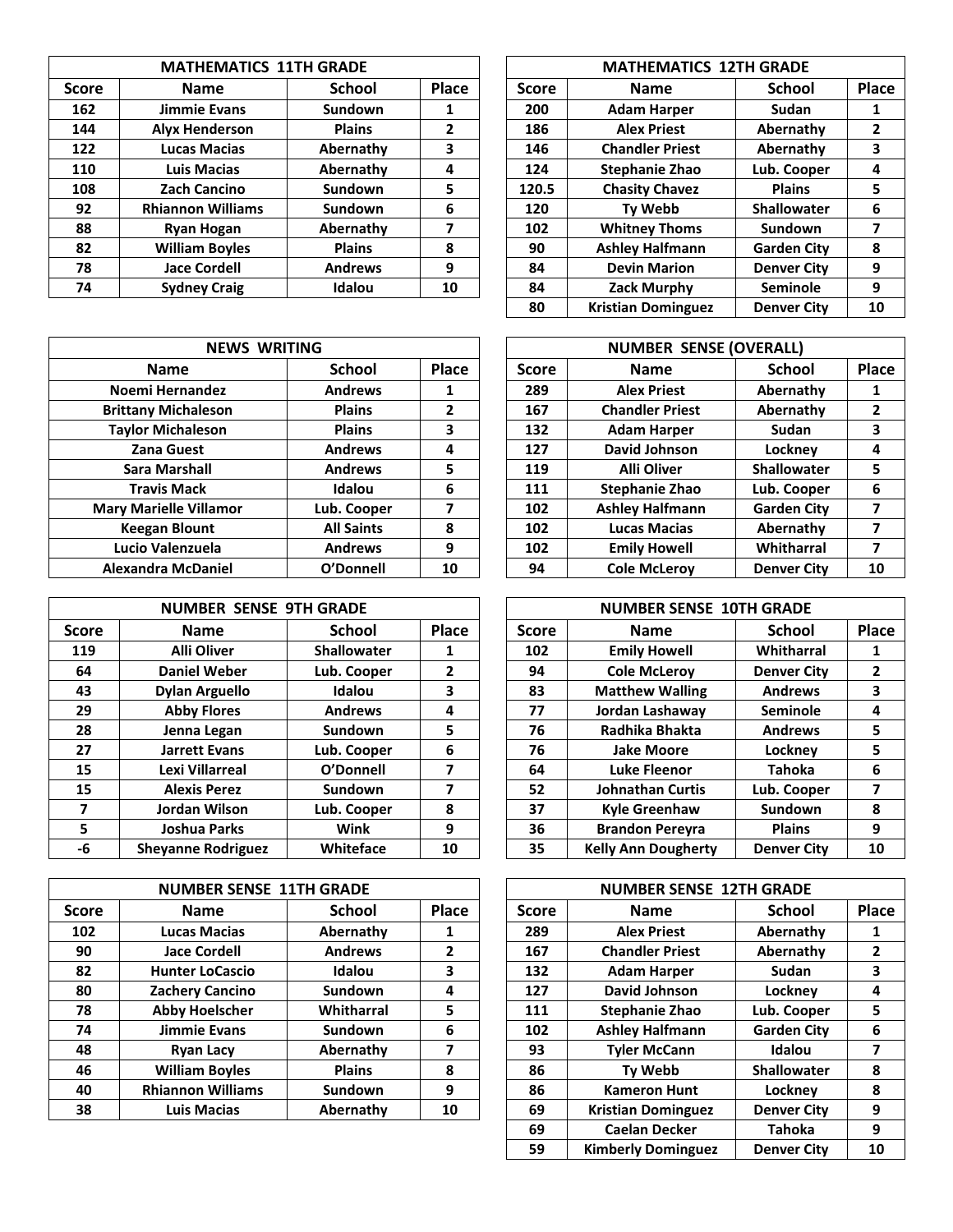|                              | <b>READY WRITING</b> |       |              |                     |                |
|------------------------------|----------------------|-------|--------------|---------------------|----------------|
| <b>School</b><br><b>Name</b> |                      | Place | <b>Score</b> | <b>Name</b>         |                |
| <b>Matthew Moulton</b>       | <b>Andrews</b>       |       | 128          | <b>Jace Klein</b>   | L)             |
| <b>Chloe Bird</b>            | Lub. Cooper          |       | 68           | <b>Ryan Rowlett</b> | A              |
| <b>Taylor Presley</b>        | Lub. Cooper          | 3     | 66           | David Johnson       | L)             |
| <b>Catherine Latour</b>      | <b>All Saints</b>    |       | 62           | Anna Valenzuela     | A <sub>l</sub> |
| <b>Riley Earnest</b>         | <b>Plains</b>        |       | 60.5         | <b>Sloan Miller</b> |                |
| Juanita Lerma                | Estacado             | 6     | 60           | <b>Tv Webb</b>      | Sha            |

| <b>READY WRITING</b>    |                   |                |              | <b>SCIENCE (OVERALL)</b> |                    |              |  |  |
|-------------------------|-------------------|----------------|--------------|--------------------------|--------------------|--------------|--|--|
| <b>Name</b>             | <b>School</b>     | Place          | <b>Score</b> | <b>Name</b>              | <b>School</b>      | Place        |  |  |
| <b>Matthew Moulton</b>  | <b>Andrews</b>    | 1              | 128          | <b>Jace Klein</b>        | Lockney            | 1            |  |  |
| <b>Chloe Bird</b>       | Lub. Cooper       | $\overline{2}$ | 68           | <b>Ryan Rowlett</b>      | <b>Andrews</b>     | $\mathbf{2}$ |  |  |
| <b>Taylor Presley</b>   | Lub. Cooper       | 3              | 66           | David Johnson            | Lockney            | 3            |  |  |
| <b>Catherine Latour</b> | <b>All Saints</b> | 4              | 62           | Anna Valenzuela          | <b>Andrews</b>     | 4            |  |  |
| <b>Riley Earnest</b>    | <b>Plains</b>     | 5              | 60.5         | <b>Sloan Miller</b>      | Forsan             | 5            |  |  |
| Juanita Lerma           | Estacado          | 6              | 60           | <b>Tv Webb</b>           | <b>Shallowater</b> | 6            |  |  |
|                         |                   |                | 58           | <b>Gehrig Curtis</b>     | <b>Denver City</b> | 7            |  |  |
|                         |                   |                | 54           | <b>Ryan Hogan</b>        | Abernathy          | 8            |  |  |
|                         |                   |                | 52.5         | <b>Jhatton Tyler</b>     | <b>Andrews</b>     | 9            |  |  |
|                         |                   |                | 52           | <b>Cristian Cortez</b>   | <b>Denver City</b> | 10           |  |  |

|              | <b>SCIENCE 9TH GRADE</b> |                    |                | <b>SCIENCE 10TH GRADE</b> |                        |                    |       |
|--------------|--------------------------|--------------------|----------------|---------------------------|------------------------|--------------------|-------|
| <b>Score</b> | <b>Name</b>              | <b>School</b>      | Place          | <b>Score</b>              | <b>Name</b>            | School             | Place |
| 58           | <b>Gehrig Curtis</b>     | <b>Denver City</b> | 1              | 128                       | Jace Klein             | Lockney            | 1     |
| 50           | <b>Dylan Arguello</b>    | Idalou             | $\overline{2}$ | 52                        | <b>Cristian Cortez</b> | <b>Denver City</b> | 2     |
| 40           | <b>Alli Oliver</b>       | <b>Shallowater</b> | 3              | 46                        | <b>Kyle Greenshaw</b>  | Sundown            | 3     |
| 24           | Sergio Vasquez           | O'Donnell          | 4              | 46                        | <b>Tony Garcia</b>     | Tahoka             | 3     |
| 16           | Luke Kasner              | Lockney            | 5              | 40                        | <b>Steven Sanchez</b>  | <b>Meadow</b>      | 4     |
| 12           | <b>Link Wilkes</b>       | Sundown            | 6              | 38                        | <b>Ben Tipton</b>      | <b>All Saints</b>  | 5     |
| 6            | <b>Brad Stephenson</b>   | Abernathy          | 7              | 36                        | <b>Tucker Cogburn</b>  | Abernathy          | 6     |
| 4            | <b>Brent Giasco</b>      | Forsan             | 8              | 32.5                      | Radhika Bhakta         | <b>Andrews</b>     |       |
| .5           | <b>Cortney Day</b>       | <b>Meadow</b>      | 9              | 32                        | <b>Allison Taylor</b>  | Whiteface          | 8     |
| 0            | <b>Peyton McWhirter</b>  | <b>Plains</b>      | 10             | 30                        | <b>Exmid Lerma</b>     | Estacado           | 9     |
| 0            | <b>Mercedes Perez</b>    | <b>Tahoka</b>      | 10             | 26                        | <b>Skyler Franklin</b> | <b>Seminole</b>    | 10    |
|              |                          |                    |                |                           |                        |                    |       |

|              | <b>SCIENCE 11TH GRADE</b> |                 |              |              | <b>SCIENCE 12TH GRADE</b> |                    |       |
|--------------|---------------------------|-----------------|--------------|--------------|---------------------------|--------------------|-------|
| <b>Score</b> | <b>Name</b>               | <b>School</b>   | <b>Place</b> | <b>Score</b> | <b>Name</b>               | <b>School</b>      | Place |
| 60           | <b>Sloan Miller</b>       | Forsan          | 1            | 68           | <b>Ryan Rowlett</b>       | <b>Andrews</b>     |       |
| 54           | <b>Ryan Hogan</b>         | Abernathy       | 2            | 66           | David Johnson             | Locknev            | 2     |
| 52           | <b>Jhatton Tyler</b>      | <b>Andrews</b>  | 3            | 62           | Anna Vallazuela           | <b>Andrews</b>     | 3     |
| 46.5         | <b>Rylee Randolph</b>     | Sundown         | 4            | 60           | Ty Webb                   | <b>Shallowater</b> | 4     |
| 46           | <b>Brock McWhirter</b>    | <b>Plains</b>   | 5            | 48           | <b>Lyle Reimer</b>        | <b>Seminole</b>    | 5     |
| 44           | <b>Reagan Waldrip</b>     | <b>Andrews</b>  | 6            | 42           | <b>Ashley Halfmann</b>    | <b>Garden City</b> | 6     |
| 40           | <b>Lonny Friesen</b>      | <b>Seminole</b> |              | 34           | <b>Dilyn Castle</b>       | <b>Roosevelt</b>   |       |
| 36           | Jeremiah DeLeon           | <b>Tahoka</b>   | 8            | 32           | <b>Kristian Dominguez</b> | <b>Denver City</b> | 8     |
| 34           | <b>Audrey Bradley</b>     | Sundown         | 9            | 32           | <b>Hunter Thompson</b>    | Lockney            | 8     |
| 28           | <b>Madina Abseit</b>      | Lub. Cooper     | 10           | 30           | <b>Emmanuel Tafeya</b>    | Estacado           | 9     |

|              |        |                          |              | SOCIAL STUDIES         |                 |              | <b>SPELLING &amp; VOCABULARY</b> |                   |       |
|--------------|--------|--------------------------|--------------|------------------------|-----------------|--------------|----------------------------------|-------------------|-------|
| Place        | Objec. | Essay                    | <b>Total</b> | Name                   | School          | <b>Score</b> | <b>Name</b>                      | <b>School</b>     | Place |
| 1            | 53     | 14                       | 67           | <b>Ryan Rowlett</b>    | <b>Andrews</b>  | 86           | <b>Traci Couch</b>               | Idalou            | 1     |
| $\mathbf{2}$ | 55     | 11                       | 66           | <b>Tyler McCann</b>    | Idalou          | 74           | Sabrina Ransbarger               | Lub. Cooper       | 2     |
| 3            | 57     | 5.                       | 62           | <b>Quinten Franks</b>  | Lub. Cooper     | 67           | <b>Tara Caminade</b>             | Lub. Cooper       | 3     |
| 4            | 55     | 5.                       | 60           | <b>Austin Reed</b>     | <b>Plains</b>   | 52           | <b>Hannah Kissinger</b>          | Lub. Cooper       | 4     |
| 5            | 51     | 5.                       | 56           | <b>Blue Franklin</b>   | <b>Seminole</b> | 46           | <b>Ben Schwertner</b>            | Lub. Cooper       | 5     |
| 6            | 51     | 3                        | 54           | <b>Ethan Ruiz</b>      | <b>Seminole</b> | 44           | <b>Corryn Sloan</b>              | Lub. Cooper       | 6     |
| 7            | 48     | 4                        | 52           | <b>Jaston Brink</b>    | <b>Plains</b>   | 36           | <b>Yvette Montova</b>            | Abernathy         | 7     |
| 8            | 49     | $\mathbf{z}$             | 51           | <b>Seth McCann</b>     | Idalou          | 35           | <b>Ben Tipton</b>                | <b>All Saints</b> | 8     |
| 9            | 47     | $\overline{\phantom{0}}$ | 47           | <b>Trey Esparza</b>    | Idalou          | 34           | <b>Thad Zuber</b>                | Idalou            | 9     |
| 10           | 45     | $\overline{\phantom{0}}$ | 45           | S. Hernandez           | Idalou          | 32           | <b>Dixie Williams</b>            | Lockney           | 10    |
| 10           | 45     | $\overline{\phantom{0}}$ | 45           | <b>Brock McWhirter</b> | <b>Plains</b>   |              |                                  |                   |       |

|              | <b>SCIENCE 10TH GRADE</b> |                    |              |
|--------------|---------------------------|--------------------|--------------|
| <b>Score</b> | <b>Name</b>               | <b>School</b>      | Place        |
| 128          | <b>Jace Klein</b>         | Lockney            | 1            |
| 52           | <b>Cristian Cortez</b>    | <b>Denver City</b> | $\mathbf{2}$ |
| 46           | <b>Kyle Greenshaw</b>     | Sundown            | 3            |
| 46           | <b>Tony Garcia</b>        | <b>Tahoka</b>      | 3            |
| 40           | <b>Steven Sanchez</b>     | <b>Meadow</b>      | 4            |
| 38           | <b>Ben Tipton</b>         | <b>All Saints</b>  | 5            |
| 36           | <b>Tucker Cogburn</b>     | Abernathy          | 6            |
| 32.5         | Radhika Bhakta            | <b>Andrews</b>     | 7            |
| 32           | <b>Allison Taylor</b>     | Whiteface          | 8            |
| 30           | <b>Exmid Lerma</b>        | Estacado           | 9            |
| 26           | <b>Skyler Franklin</b>    | Seminole           | 10           |

|              | <b>SCIENCE 12TH GRADE</b> |                    |              |
|--------------|---------------------------|--------------------|--------------|
| <b>Score</b> | <b>Name</b>               | <b>School</b>      | Place        |
| 68           | <b>Ryan Rowlett</b>       | <b>Andrews</b>     | 1            |
| 66           | <b>David Johnson</b>      | Lockney            | $\mathbf{2}$ |
| 62           | Anna Vallazuela           | <b>Andrews</b>     | 3            |
| 60           | <b>Ty Webb</b>            | Shallowater        | 4            |
| 48           | <b>Lyle Reimer</b>        | Seminole           | 5            |
| 42           | <b>Ashley Halfmann</b>    | <b>Garden City</b> | 6            |
| 34           | <b>Dilyn Castle</b>       | <b>Roosevelt</b>   | 7            |
| 32           | <b>Kristian Dominguez</b> | <b>Denver City</b> | 8            |
| 32           | <b>Hunter Thompson</b>    | Lockney            | 8            |
| 30           | <b>Emmanuel Tafeya</b>    | <b>Estacado</b>    | 9            |
| 28           | <b>Erren Vallejo</b>      | <b>Andrews</b>     | 10           |

|       | SOCIAL STUDIES        |                 |              | <b>SPELLING &amp; VOCABULARY</b> |                   |       |
|-------|-----------------------|-----------------|--------------|----------------------------------|-------------------|-------|
| Total | <b>Name</b>           | <b>School</b>   | <b>Score</b> | <b>Name</b>                      | <b>School</b>     | Place |
| 67    | <b>Ryan Rowlett</b>   | <b>Andrews</b>  | 86           | <b>Traci Couch</b>               | Idalou            | 1     |
| 66    | <b>Tyler McCann</b>   | Idalou          | 74           | Sabrina Ransbarger               | Lub. Cooper       | 2     |
| 62    | <b>Quinten Franks</b> | Lub. Cooper     | 67           | <b>Tara Caminade</b>             | Lub. Cooper       | 3     |
| 60    | <b>Austin Reed</b>    | <b>Plains</b>   | 52           | <b>Hannah Kissinger</b>          | Lub. Cooper       | 4     |
| 56    | <b>Blue Franklin</b>  | Seminole        | 46           | <b>Ben Schwertner</b>            | Lub. Cooper       | 5     |
| 54    | <b>Ethan Ruiz</b>     | <b>Seminole</b> | 44           | <b>Corryn Sloan</b>              | Lub. Cooper       | 6     |
| 52    | <b>Jaston Brink</b>   | <b>Plains</b>   | 36           | <b>Yvette Montova</b>            | Abernathy         | 7     |
| 51    | <b>Seth McCann</b>    | Idalou          | 35           | <b>Ben Tipton</b>                | <b>All Saints</b> | 8     |
| 47    | <b>Trey Esparza</b>   | Idalou          | 34           | <b>Thad Zuber</b>                | Idalou            | 9     |
| 45    | S. Hernandez          | Idalou          | 32           | <b>Dixie Williams</b>            | Locknev           | 10    |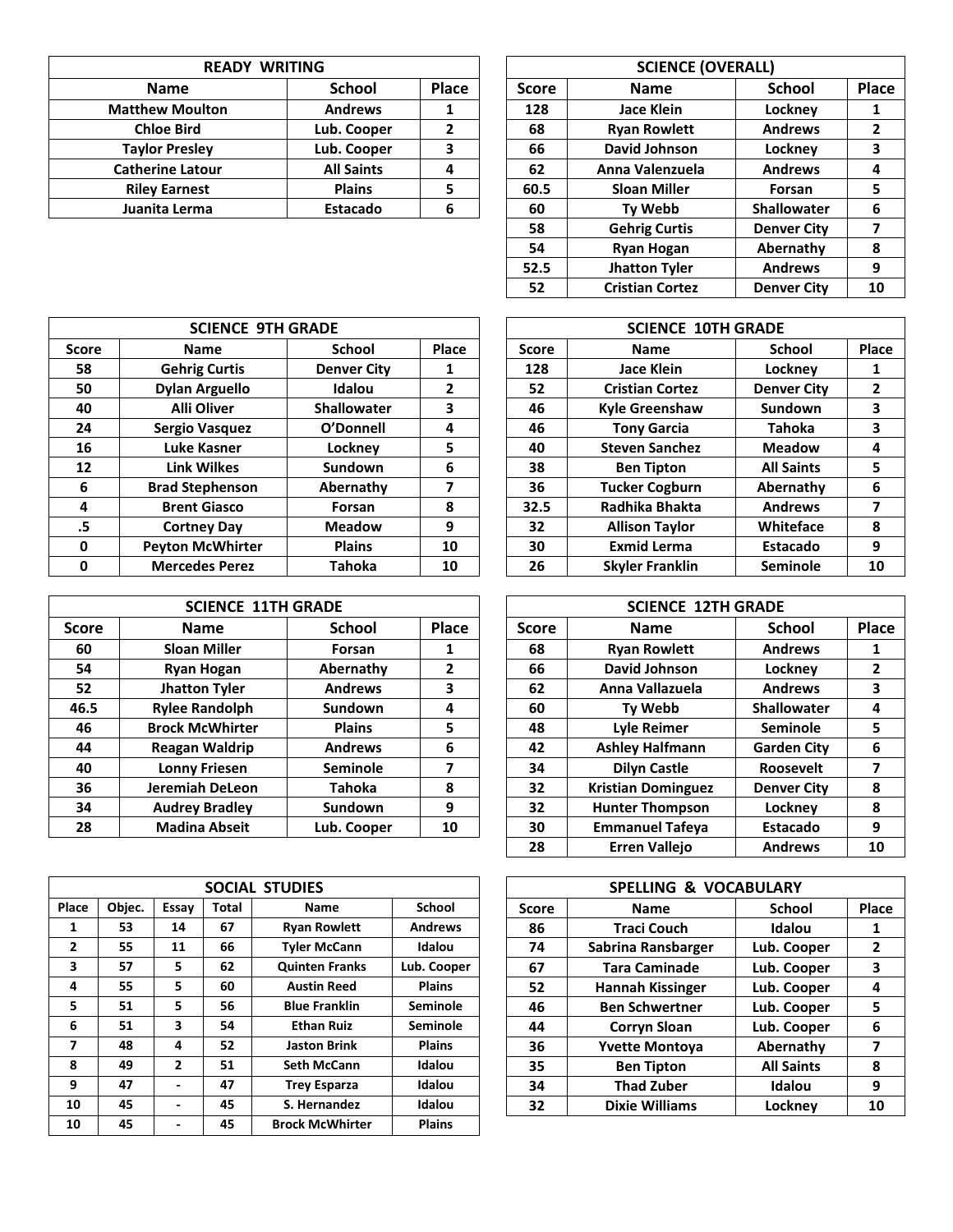

# **SMALL TEAM RESULTS**

| Place   | 1st          | 2nd   | 3rd   | $\qquad \qquad$ | Total | <b>SCHOOL</b> | Place | 1st               | 2 <sub>nd</sub> | 3rd       | - | Total | <b>SCHOOL</b>      |
|---------|--------------|-------|-------|-----------------|-------|---------------|-------|-------------------|-----------------|-----------|---|-------|--------------------|
|         | <b>Score</b> | Score | Score | -               | Score |               |       | <b>Score</b>      | <b>Score</b>    | Score     | - | Score |                    |
| . .     | 360          | 259   | 239   | =               | 858   | Idalou        | . .   | <b>313</b><br>21J | 150             | 129       | = | 492   | Abernathy          |
| <u></u> | つィフ          | 207   | 150   | $\equiv$        | 574   | Abernathy     | - 1   | .                 | 162             | .<br>TJ 1 | = | 490   | <b>Denver City</b> |

|            |                     |                          |           | <b>COMPUTER SCIENCE</b> |                               |                       |               |       |                     | <b>CURRENT</b> |                     |                          | <b>ISSUES &amp; EVENTS</b> |               |
|------------|---------------------|--------------------------|-----------|-------------------------|-------------------------------|-----------------------|---------------|-------|---------------------|----------------|---------------------|--------------------------|----------------------------|---------------|
| Place      | 1st<br><b>Score</b> | 2 <sub>nd</sub><br>Score |           | 3rd<br>Score            | $\overline{\phantom{0}}$<br>_ | <b>Total</b><br>Score | <b>SCHOOL</b> | Place | 1st<br><b>Score</b> | 2nd<br>Score   | 3rd<br><b>Score</b> | -<br>-                   | <b>Total</b><br>Score      | <b>SCHOOL</b> |
| . .        | 200                 | 180                      | $\ddot{}$ |                         | $\equiv$                      | 380                   | <b>Sudan</b>  | . .   | 19                  |                | 26                  | =                        | 72                         | Idalou        |
| <u>. .</u> | 132                 | 82                       | ÷         | 78                      | $\equiv$                      | 292                   | Andrews       |       | 26                  | 23             | 22                  | $\overline{\phantom{a}}$ |                            | Abernathy     |

|       | <b>CRITICISM</b><br>LITERARY<br>3rd<br>2nd<br>Total<br>1st<br>$\overline{\phantom{0}}$<br>-<br><b>Score</b><br><b>Score</b><br>Score<br>Score<br>75<br>227<br>80<br>$\equiv$<br>+ |  |    |   |    |   |     |                | <b>MATHEMATICS</b> |              |       |       |     |              |               |
|-------|-----------------------------------------------------------------------------------------------------------------------------------------------------------------------------------|--|----|---|----|---|-----|----------------|--------------------|--------------|-------|-------|-----|--------------|---------------|
| Place |                                                                                                                                                                                   |  |    |   |    |   |     | <b>SCHOOL</b>  | Place              | 1st          | 2nd   | 3rd   | -   | <b>Total</b> | <b>SCHOOL</b> |
|       |                                                                                                                                                                                   |  |    |   |    |   |     |                |                    | <b>Score</b> | Score | Score | -   | <b>Score</b> |               |
| . .   |                                                                                                                                                                                   |  |    |   |    |   |     | Lockney        | . .                | 186          | 146   | 122   | $=$ | 454          | Abernathy     |
|       | 46                                                                                                                                                                                |  | 41 | ÷ | 32 | = | 119 | <b>Andrews</b> |                    | 144          | 130   | 120   | =   | 394          | <b>Plains</b> |

|       | <b>NUMBER SENSE</b><br><b>Total</b><br>3rd<br>2nd<br>1st<br>-<br>-<br><b>Score</b><br>Score<br><b>Score</b><br><b>Score</b><br>558<br>167<br>289<br>102<br>$=$<br>+ |  |    |   |    |   |     |               |       |              | <b>SCIENCE</b> |              |   |              |     |       |                |
|-------|---------------------------------------------------------------------------------------------------------------------------------------------------------------------|--|----|---|----|---|-----|---------------|-------|--------------|----------------|--------------|---|--------------|-----|-------|----------------|
| Place |                                                                                                                                                                     |  |    |   |    |   |     | <b>SCHOOL</b> | Place | 1st          |                | 2nd          |   | 3rd          | -   | Total | <b>SCHOOL</b>  |
|       |                                                                                                                                                                     |  |    |   |    |   |     |               |       | <b>Score</b> | ٠              | <b>Score</b> |   | <b>Score</b> | -   | Score |                |
| ᆠ.    |                                                                                                                                                                     |  |    |   |    |   |     | Abernathy     | . .   | 128          | +              | 66           | + | 32           | $=$ | 226   | Lockney        |
| ـ.    | 127                                                                                                                                                                 |  | 86 | ٠ | 76 | Ξ | 289 | Lockney       |       | 68           | $+$            | 62           | + | 52           | =   | 182   | <b>Andrews</b> |

|                      | <b>SCIENCE INDIVIDUALS</b> |    |                |          |                     |                                 | <b>SOCIAL STUDIES</b> |        |                              |               |
|----------------------|----------------------------|----|----------------|----------|---------------------|---------------------------------|-----------------------|--------|------------------------------|---------------|
| <b>Top Biology</b>   | Jace Klein                 | 80 | Lockney        | Place    | 1st<br><b>Score</b> | 2 <sub>nd</sub><br><b>Score</b> | 3rd<br><b>Score</b>   | -      | <b>Total</b><br><b>Score</b> | <b>SCHOOL</b> |
| <b>Top Chemistry</b> | Jace Klein                 | 38 | Lockney        | ᆠ.       | 55                  | 49                              | 47                    | -<br>- | 151                          | Idalou        |
| <b>Top Physics</b>   | <b>Reagan Waldrip</b>      | 18 | <b>Andrews</b> | <u>.</u> | 55                  | 48                              | 45                    | =      | 148                          | <b>Plains</b> |
|                      | Jerremiah DeLeon           | 18 | <b>Andrews</b> |          |                     |                                 |                       |        |                              |               |

|           |                   |          | <b>College Street</b> |               |       |                     |              |                     |          |                                |                    |
|-----------|-------------------|----------|-----------------------|---------------|-------|---------------------|--------------|---------------------|----------|--------------------------------|--------------------|
|           | <b>ACCOUNTING</b> |          |                       |               |       |                     |              |                     |          | <b>CALCULATOR APPLICATIONS</b> |                    |
|           | 3rd<br>Score      | $\equiv$ | Total<br>Score        | <b>SCHOOL</b> | Place | 1st<br><b>Score</b> | 2nd<br>Score | 3rd<br><b>Score</b> |          | Total<br><b>Score</b>          | <b>SCHOOL</b>      |
| $\ddot{}$ | 239               | $\equiv$ | 858                   | Idalou        |       | 213                 | 150          | 129                 | $=$      | 492                            | Abernathy          |
| +         | 150               | =        | 574                   | Abernathy     |       |                     | 162          | 157                 | $\equiv$ | 490                            | <b>Denver City</b> |

|                     | <b>COMPUTER SCIENCE</b> |                               |                |                |              |                     |                     |                     |                          | <b>CURRENT ISSUES &amp; EVENTS</b> |               |
|---------------------|-------------------------|-------------------------------|----------------|----------------|--------------|---------------------|---------------------|---------------------|--------------------------|------------------------------------|---------------|
| 2nd<br><b>Score</b> | 3rd<br>Score            | =                             | Total<br>Score | <b>SCHOOL</b>  | <b>Place</b> | 1st<br><b>Score</b> | 2nd<br><b>Score</b> | 3rd<br><b>Score</b> |                          | Total<br><b>Score</b>              | <b>SCHOOL</b> |
| 180                 |                         | $\overline{\phantom{a}}$<br>- | 380            | Sudan          | ∸.           | 19                  | 27                  | 26                  | $\overline{\phantom{a}}$ | 72                                 | Idalou        |
| 82                  | 78                      | -                             | 292            | <b>Andrews</b> |              | 26                  | 23                  |                     |                          | 71                                 | Abernathy     |

|        | <b>MATHEMATICS</b> |       |              |     |              |          |              |       |               |  |  |  |  |  |
|--------|--------------------|-------|--------------|-----|--------------|----------|--------------|-------|---------------|--|--|--|--|--|
| SCHOOL | Place              | 1st   |              | 2nd |              | 3rd<br>- |              | Total | <b>SCHOOL</b> |  |  |  |  |  |
|        |                    | Score | <b>Score</b> |     | <b>Score</b> |          | <b>Score</b> |       |               |  |  |  |  |  |
| ockney | 1.                 | 186   |              | 146 |              | 122      | $=$          | 454   | Abernathy     |  |  |  |  |  |
| ndrews | 2.                 | 144   |              | 130 |              | 120      | $=$          | 394   | <b>Plains</b> |  |  |  |  |  |

|          | <b>SCIENCE</b> |              |  |              |  |              |     |              |                |  |  |  |  |
|----------|----------------|--------------|--|--------------|--|--------------|-----|--------------|----------------|--|--|--|--|
| SCHOOL   | Place          | 1st          |  |              |  | 3rd          | -   | Total        | <b>SCHOOL</b>  |  |  |  |  |
|          |                | <b>Score</b> |  | <b>Score</b> |  | <b>Score</b> |     | <b>Score</b> |                |  |  |  |  |
| oernathy | 1.             | 128          |  | 66           |  | 32           | $=$ | 226          | Lockney        |  |  |  |  |
| .ockney  | 2.             | 68           |  | 62           |  | 52           | $=$ | 182          | <b>Andrews</b> |  |  |  |  |

| <b>SOCIAL STUDIES</b> |              |                 |              |     |              |       |               |               |  |  |  |  |  |
|-----------------------|--------------|-----------------|--------------|-----|--------------|-------|---------------|---------------|--|--|--|--|--|
| Place                 | 1st          | 2 <sub>nd</sub> |              | 3rd | $=$          | Total | <b>SCHOOL</b> |               |  |  |  |  |  |
|                       | <b>Score</b> |                 | <b>Score</b> |     | <b>Score</b> |       | <b>Score</b>  |               |  |  |  |  |  |
| 1.                    | 55           |                 | 49           |     | 47           | $=$   | 151           | Idalou        |  |  |  |  |  |
| 2.                    | 55           |                 | 48           |     | 45           | Ξ     | 148           | <b>Plains</b> |  |  |  |  |  |

| <b>SPELLING &amp; VOCABULARY</b> |                 |  |                 |  |              |     |              |               |  |  |  |  |  |
|----------------------------------|-----------------|--|-----------------|--|--------------|-----|--------------|---------------|--|--|--|--|--|
| Place                            | 1 <sup>st</sup> |  | 2 <sup>nd</sup> |  | $2^{rd}$     |     | <b>Total</b> | <b>SCHOOL</b> |  |  |  |  |  |
|                                  | <b>Score</b>    |  | <b>Score</b>    |  | <b>Score</b> |     | <b>Score</b> |               |  |  |  |  |  |
| 1.                               | 74              |  | 67              |  | 52           | $=$ | 193          | Lub. Cooper   |  |  |  |  |  |
| 2.                               | 86              |  | 34              |  | 30           |     | 150          | Idalou        |  |  |  |  |  |

|                    | <b>JOURNALISM</b> |           |                 |             |                   |           |                  |          |                     |              |  |  |  |  |  |
|--------------------|-------------------|-----------|-----------------|-------------|-------------------|-----------|------------------|----------|---------------------|--------------|--|--|--|--|--|
|                    | <b>News</b>       | $\ddot{}$ | <b>Features</b> | $\ddot{}$   | <b>Editorials</b> | $\ddot{}$ | <b>Headlines</b> | $=$      | <b>Total Points</b> | <b>Place</b> |  |  |  |  |  |
| <b>Andrews</b>     | 4                 | $\ddot{}$ | 31              | $\ddot{}$   | 29                | $\ddot{}$ | 29               | $=$      | 93                  |              |  |  |  |  |  |
| Idalou             | 12                | $\ddot{}$ | 20              | $\ddot{}$   | 10                | $\ddot{}$ | 4                | $=$      | 46                  | 3            |  |  |  |  |  |
| <b>Plains</b>      | 15                | $\ddot{}$ | 0               | $\ddot{}$   | 12                | $\ddot{}$ | 22               | $=$      | 49                  |              |  |  |  |  |  |
| <b>All Saints</b>  | 0                 | $\ddot{}$ | 4               | $\ddot{}$   | 0                 | $\ddot{}$ | 0                | $=$      | 4                   |              |  |  |  |  |  |
| Abernathy          | 8                 | $\ddot{}$ | 0               | $\ddotmark$ | 0                 | $\ddot{}$ | 0                | $=$      | 8                   | 5            |  |  |  |  |  |
| Forsan             | 10                | $\ddot{}$ | 0               | $\ddotmark$ | 0                 | $\ddot{}$ | 0                | $\equiv$ | 10                  | 4            |  |  |  |  |  |
| <b>Garden City</b> | 6                 | $\ddot{}$ | 0               | $\ddot{}$   | 0                 | ÷         | 0                | $=$      | 6                   | 6            |  |  |  |  |  |
| Lubbock-Cooper     | 0                 | $\ddot{}$ | 0               | $\ddot{}$   | 4                 | $\ddot{}$ | 0                | $=$      | Δ                   |              |  |  |  |  |  |